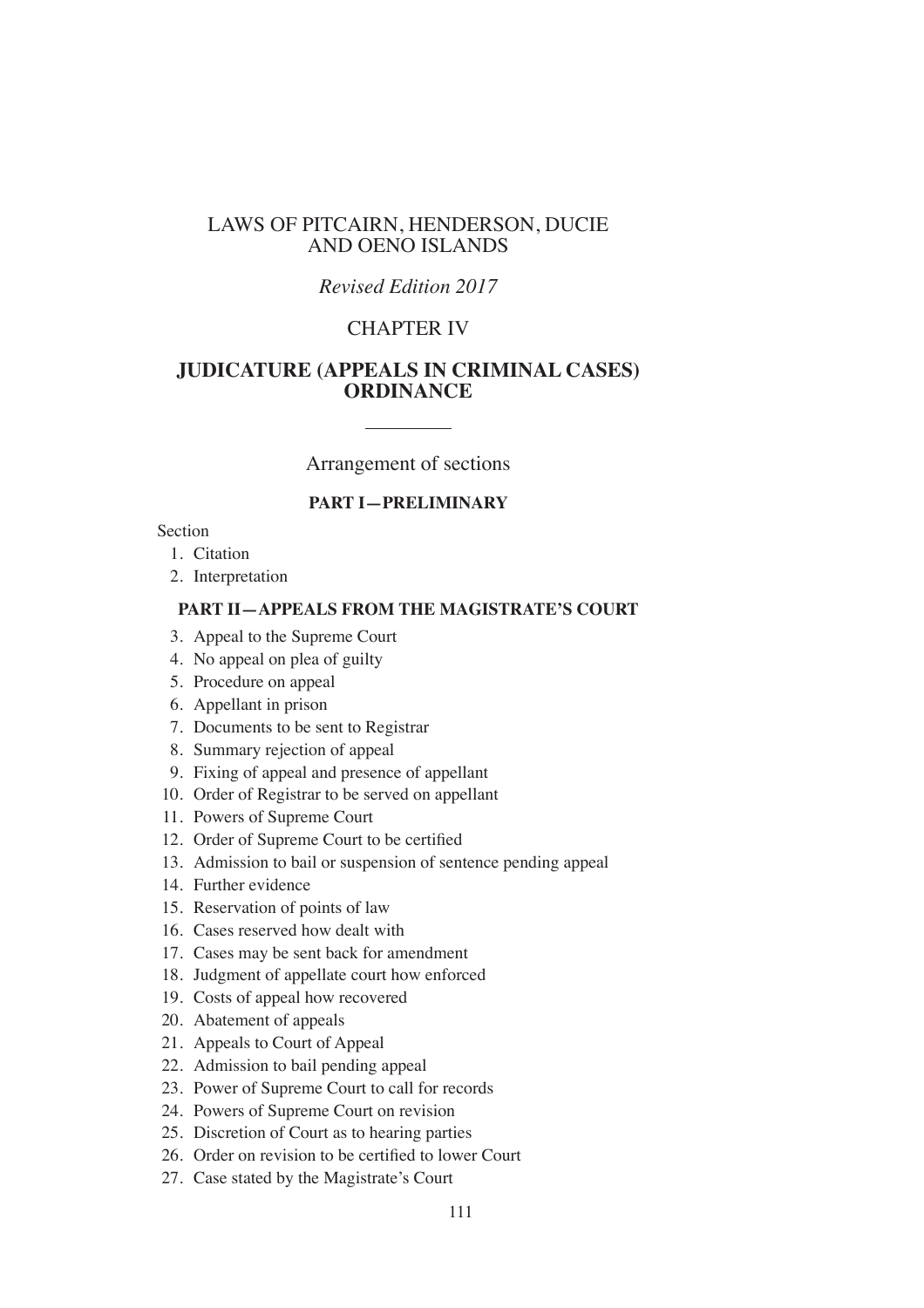- 28. Recognizance to be taken
- 29. Refusal of frivolous application
- 30. Procedure on refusal of Court to state case
- 31. Hearing and determination by the Supreme Court
- 32. Case may be sent back for amendment or rehearing
- 33. Appellant may not proceed both by case stated and by appeal
- 34. Contents of case stated
- 35. Supreme Court may enlarge time

### **PART IIA—GENERAL PROVISIONS AS TO APPEALS TO THE COURT OF APPEAL**

- 35A.Decisions about mode of hearing
- 35B. Hearings on the papers
- 35C. Certain powers exercisable by Judge of Court of Appeal
- 35D.Evidence for Court of Appeal

## **PART III—APPEALS FROM THE SUPREME COURT**

#### *Applications for stay of proceedings*

35DD. Right of appeal against decision on application for stay

#### *Appeal on matters arising before trial*

- 35E. Right of appeal in certain cases
- 36. Appeals from the Supreme Court to the Court of Appeal
- 36A.Time for appeal or application
- 37. Grounds for allowing appeal under section 36
- 38. Power to substitute conviction of alternative offence
- 39. Sentence when appeal allowed on part of an information
- 40. Substitution of fnding of insanity or unftness to plead
- 41. Supplementary provisions as to appeals against sentence
- 42. Appeal against decision of not guilty by reason of insanity
- 43. Disposal of appeal under section 42
- 44. Right of appeal against fnding of unftness to plead
- 45. Disposal of appeal under section 44
- 46. Supplementary powers of Court of Appeal
- 47. References to the Court of Appeal by the Governor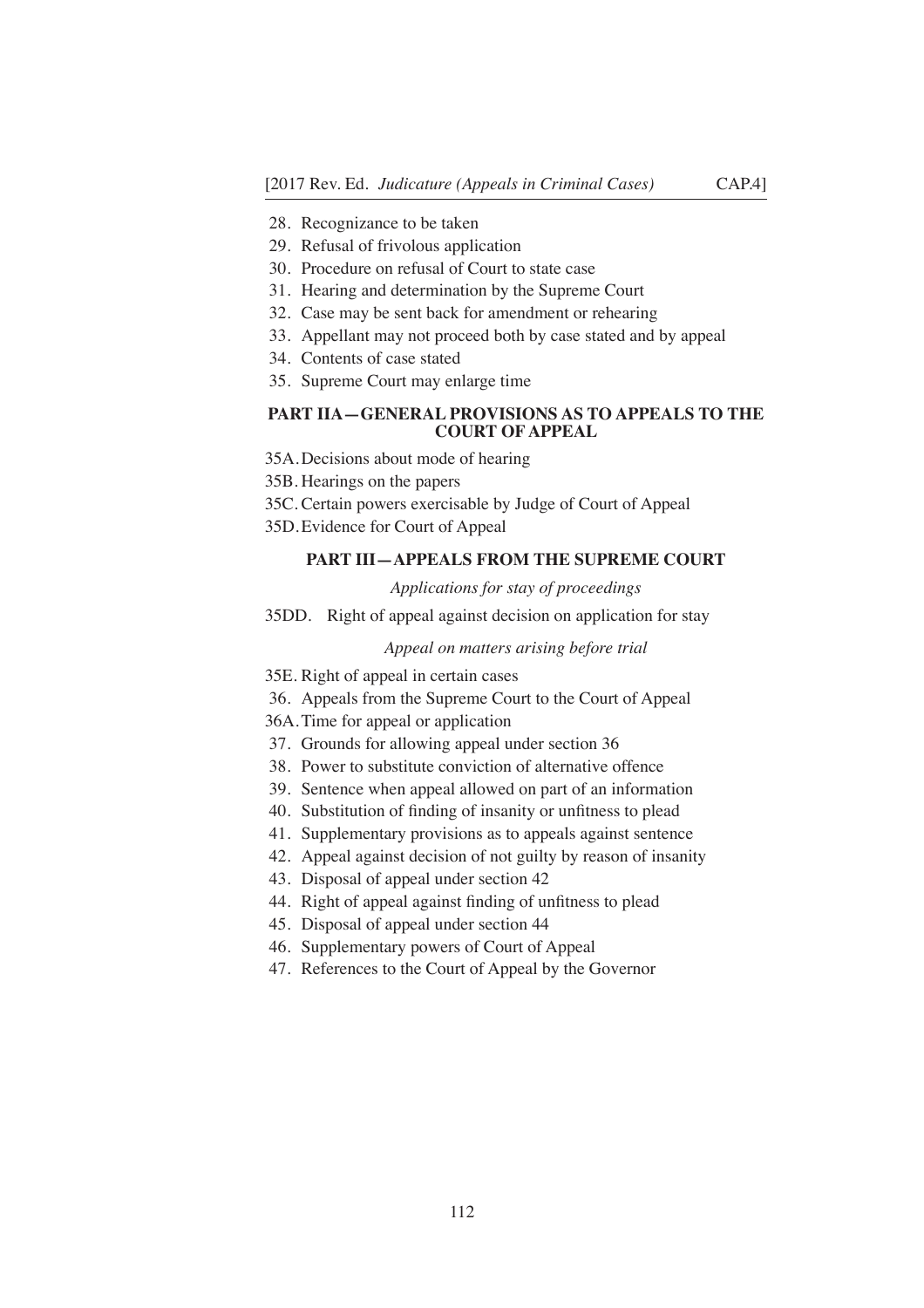### **An ordinance to provide for appeals in criminal cases from the judgments and orders of the Magistrate's Court and the Supreme Court**

## [15 June 2000]

## **PART I—PRELIMINARY**

**1.** This ordinance may be cited as the Judicature (Appeals in Criminal Cases) Ordinance. Citation.

**2.** In this ordinance, unless the context otherwise requires lnterpretation.

"Court of Appeal" means the Pitcairn Court of Appeal [as constituted by section 49 of the Constitution of Pitcairn];

- "Magistrate's Court" means the Magistrate's Court of Pitcairn, Henderson, Ducie and Oeno Islands established by section 10 of the Judicature (Courts) cap.2 Ordinance;
- "Supreme Court" means the Supreme Court of Pitcairn [as constituted by section 45 of the Constitution of Pitcairn].

## **(Amended by Ordinance No. 4 of 2010)**

## **PART II—APPEALS FROM THE MAGISTRATE'S COURT**

**3.**—(1) Save as hereinafter provided, any person convicted on a trial held by the Magistrate's Court may appeal to the Supreme Court against conviction or sentence or both.

(2) An appeal to the Supreme Court may be on a question of fact as well as on a question of law.

**4.** No appeal shall be allowed in the case of any accused person who has pleaded guilty and has been convicted on such plea by the Magistrate's Court, except as to the extent or legality of the sentence.

**5.** - (1) Every appeal shall be brought by notice in writing Procedure on appeal. which shall be lodged with the Magistrate's Court within 14 days after the date of the order or sentence appealed against.

(2) Such notice shall be signed or marked by the appellant or, if the appellant is represented by counsel, the notice may be signed by such counsel.

(3) Within 14 days of the fling of such notice of appeal, the appellant shall lodge with the Magistrate's Court a memorandum of appeal.

(4) Every memorandum of appeal shall be signed or marked

Appeal to the Supreme Court.

No appeal on plea of guilty.

No. 4 of 1999 No. 5 of 2000 No. 14 of 2000 No. 13 of 2002 No. 17 of 2002 No. 2 of 2003 No. 10 of 2003 No. 5 of 2004 No. 4 of 2010 No. 1 of 2016.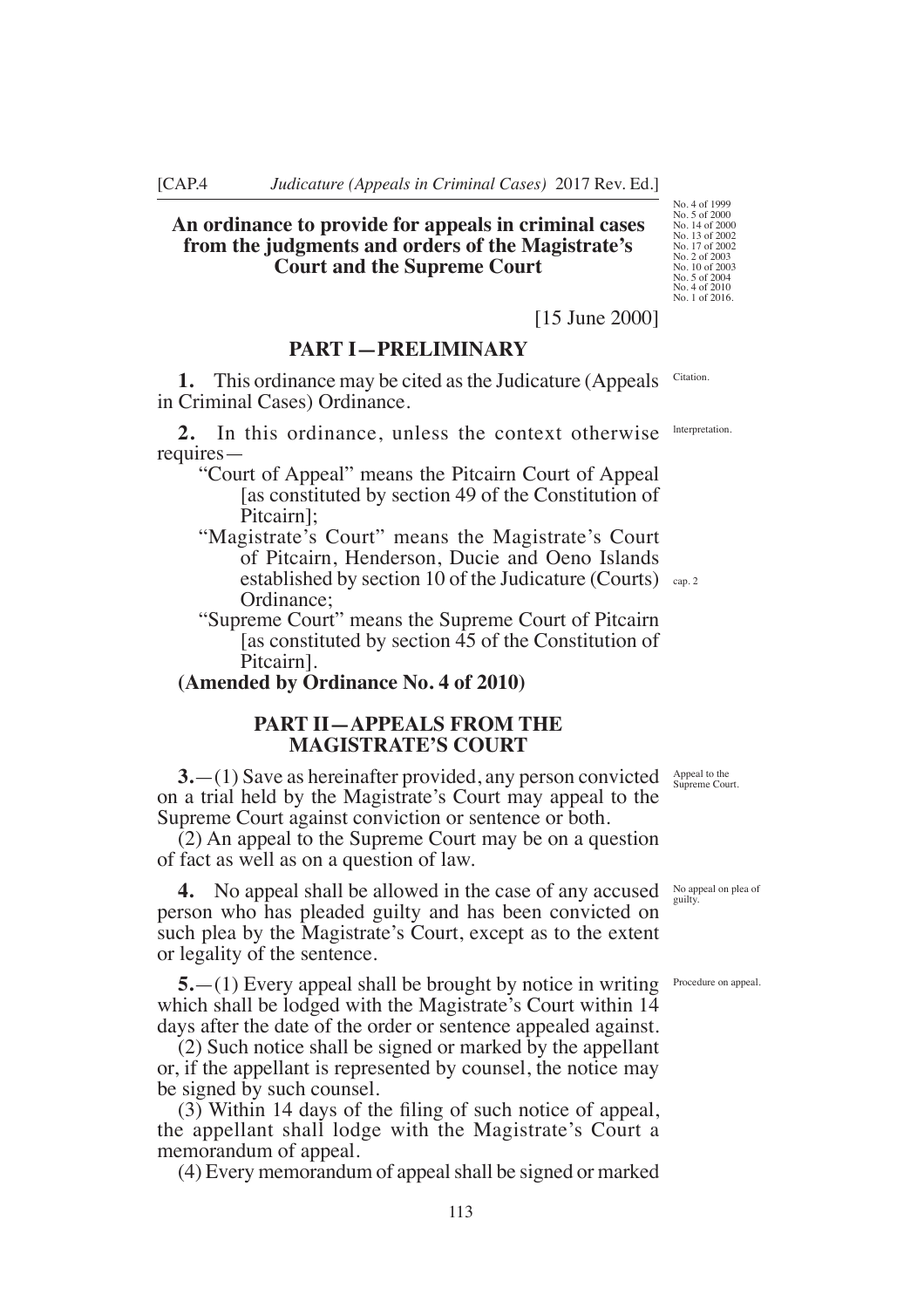by the appellant or signed by his or her counsel and shall contain particulars of the matters of law or of fact in regard to which the Magistrate's Court appealed from is alleged to have erred, and, except by leave of the Supreme Court, the appellant shall not be permitted on the hearing of the appeal, to rely on any ground of appeal other than those set forth in the memorandum:

Provided that nothing in this subsection shall restrict the power of the Supreme Court to make such order as the justice of the case may require.

(5) If a memorandum is not lodged within the time prescribed by subsection (3), the appeal shall be deemed to have been withdrawn but nothing in this subsection shall be deemed to limit or restrict the power of the Supreme Court to extend time.

(6) The Supreme Court shall have power to extend any time herein provided for the taking of any necessary step on appeal, as it may deem ft.

**6.**—(1) If the appellant is in prison, he or she shall be deemed to have complied with the requirements of section 5 on giving to the offcer in charge of the prison notice of intention to appeal and the particulars required to be included in the memorandum of appeal within the times prescribed by such section.

(2) Such offcer shall forthwith record the date of receipt of such notice or memorandum and shall forward the same to the Registrar.

**7.** The Magistrate's Court shall transmit the notice and memorandum of appeal and the record of the case to the Registrar of the Supreme Court as soon as possible.

**8.**—(1) When a memorandum of appeal has been lodged, the Chief Justice shall peruse the same together with the record of the case and if he or she considers that there is not suffcient ground for interfering, may, notwithstanding the provisions of section 11, reject the appeal summarily:

Provided that no appeal shall be rejected summarily except in the case mentioned in subsection (2), unless the appellant or his or her counsel has had the opportunity of being heard in support of the same.

(2) Where an appeal is brought on the ground that the conviction is against the weight of evidence, or that the sentence is excessive, and it appears to the Chief Justice that the evidence is suffcient to support the conviction and that there is no material in the circumstances of the case which could raise a reasonable doubt whether the conviction was

Appellant in prison.

Documents to be sent to Registrar

Summary rejection of appeal.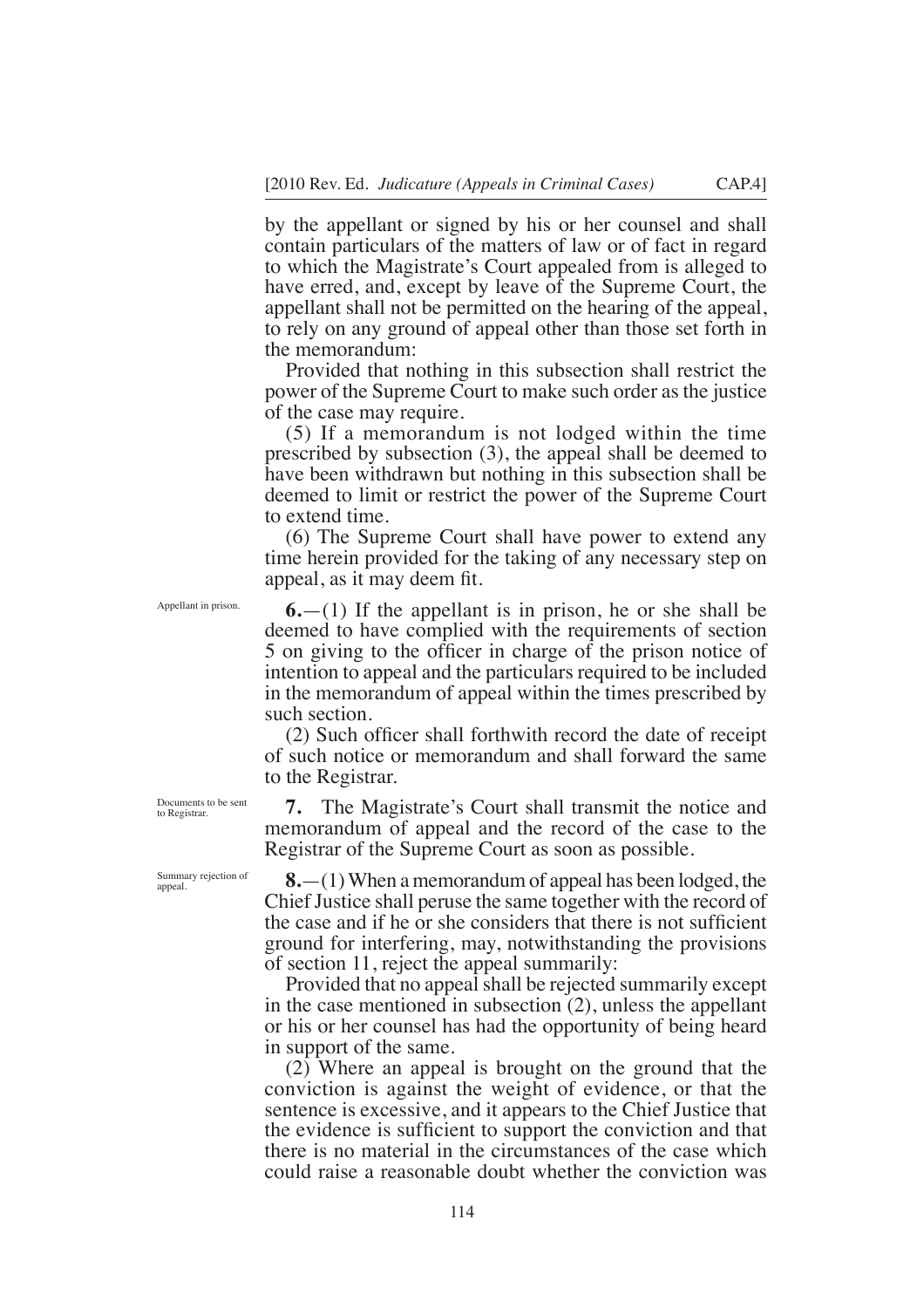right or lead to the opinion that the sentence ought to be reduced, the appeal may, without being set down for hearing, be summarily rejected by an order of the Chief Justice certifying that he or she has perused the record and is satisfied that the appeal has been lodged without any suffcient ground of complaint.

(3) Whenever an appeal is summarily rejected notice of such rejection shall forthwith be given to the Public Prosecutor and to the appellant or his or her counsel.

**9.** - (1) If the Supreme Court does not dismiss the appeal Fixing of appeal and summarily, the appeal shall be set down for hearing by the Registrar on a date to be fxed by the Registrar.

(2) The appellant has no right to be present at the hearing of an appeal to the Supreme Court outside the Islands.

**10.** The order of the Registrar fxing the date of the appeal, together with a copy of the notice and memorandum of appeal, shall be served upon the Public Prosecutor, at the expense of the appellant not later than twenty-one clear days before the day fxed for the hearing.

**11.**—(1) After hearing the appellant or his or her counsel, if appearing, and the Public Prosecutor, if appearing, the Supreme Court may, if it considers that there is not sufficient ground for interfering, dismiss the appeal, or may—

(a) in an appeal from a conviction—

- (i) reverse the fnding and sentence and acquit or discharge the accused, or order the accused to be retried on the same charge by a Court of competent jurisdiction, or commit the accused for trial on any other charge which appears to be disclosed by the evidence; or
- (ii) alter the fnding, maintaining the sentence or, with or without altering the fnding, reduce or increase the sentence to any sentence which could have been imposed by the Magistrate's Court; or
- (iii) with or without such reduction or increase and with or without altering the fnding, alter the nature of the sentence;
- (b) in an appeal from any other order, alter or reverse such order and, in either case, make any amendment or any consequential or incidental order as to costs or otherwise that may appear just and proper.

(2) On any appeal the Supreme Court may exercise the same powers in relation to suspended sentences as are conferred on the Court of Appeal by section 41 of this ordinance.

presence of appellant.

Order of Registrar to be served on respondent.

Powers of Supreme Court.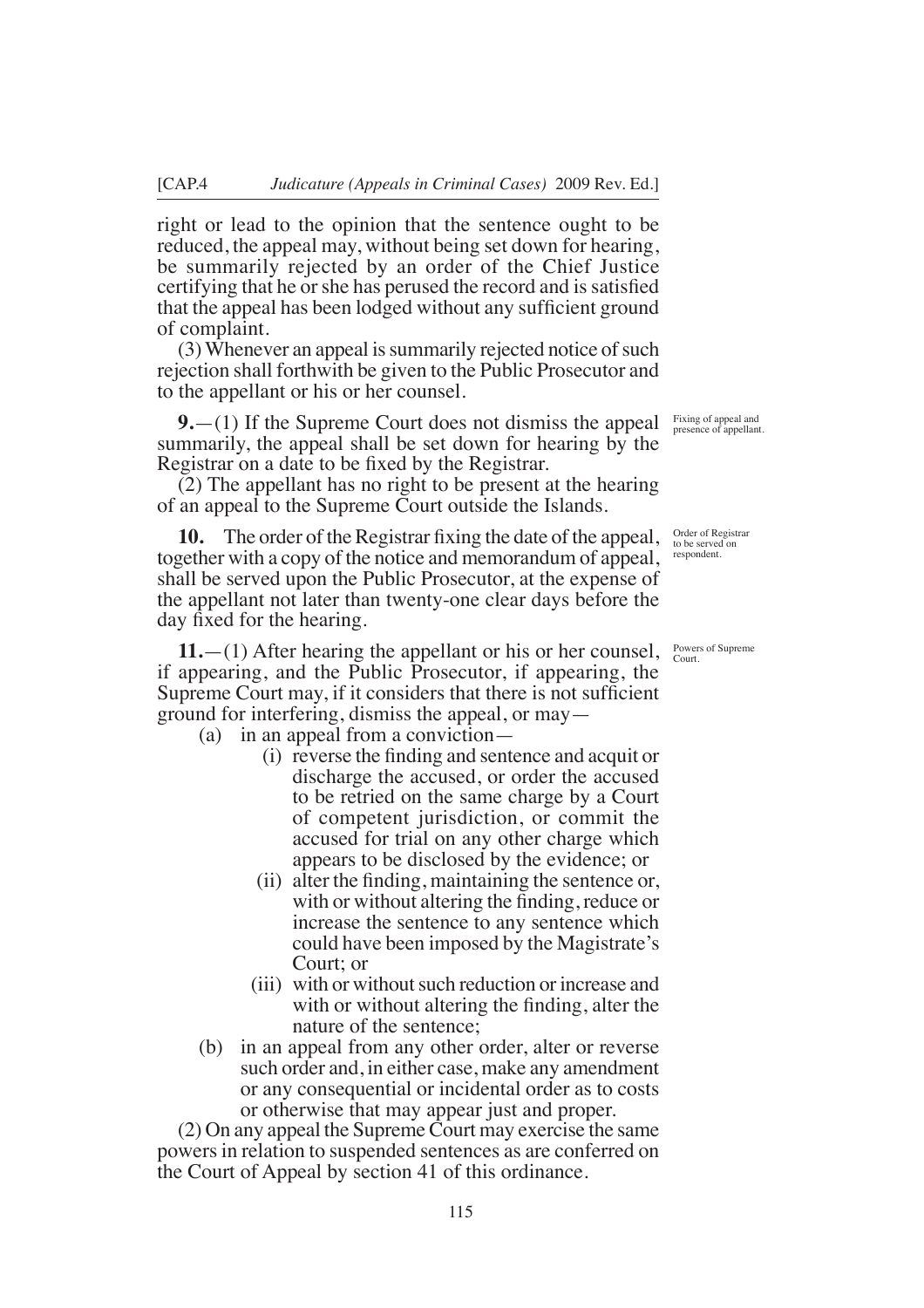Order of Supreme Court to be certifed.

**12.**—(1) When a case is decided on appeal by the Supreme Court, it shall certify its judgment or order to the court by which the conviction, sentence or order appealed against was recorded or passed.

(2) The Court to which the Supreme Court certifes its judgment or order shall thereupon make such orders as are conformable to the judgment or order of the Supreme Court and, if necessary, the record shall be amended in accordance therewith.

**13.**—(1) After the entering of an appeal by a person entitled to appeal, the Supreme Court or the Magistrate's Court which convicted or sentenced such person, may order that he or she be released on bail with or without sureties or, if such person is not released on bail, shall, at the request of such person order that the execution of the sentence or order appealed against shall be suspended pending the hearing of the appeal. Section 16(2) of this ordinance shall apply to bonds taken under this subsection.

(2) An application for bail under this section may be heard in Chambers. In the Supreme Court such application shall be by motion served on the Public Prosecutor. In the Magistrate's Court such application may be made without formal process on sufficient notice to the person who conducted the prosecution.

(3) Either party to a decision of the Magistrate's Court under this section may appeal to the Supreme Court.

(4) If the appeal is ultimately dismissed and the original sentence confrmed or some other sentence of imprisonment [or sentence of home detention] substituted therefor, the time during which the appellant has been released on bail or during which the sentence has been suspended shall be excluded in computing the term of imprisonment [or term of home detention] to which he or she is finally sentenced.

**(Amended by Ordinance No. 1 of 2016)**

**14.**—(1) In dealing with an appeal from the Magistrate's Court, the Supreme Court, if it thinks additional evidence is necessary, shall record its reasons and may either take such evidence itself or direct it to be taken by the Magistrate's Court.

(2) When the additional evidence is taken by the Magistrate's Court, such court shall certify such evidence to the Supreme Court which shall thereupon proceed to dispose of the appeal.

(3) Unless the Supreme Court otherwise directs, the accused or his counsel shall be present when the additional evidence is taken.

(4) Evidence taken in pursuance of this section shall be taken as if it were taken at a trial before the Magistrate's Court.

Admission to bail or suspension ofsentence pending appeal.

Further evidence.

Reservation or points of law.

**15.** It shall be lawful for the Magistrate irrespective of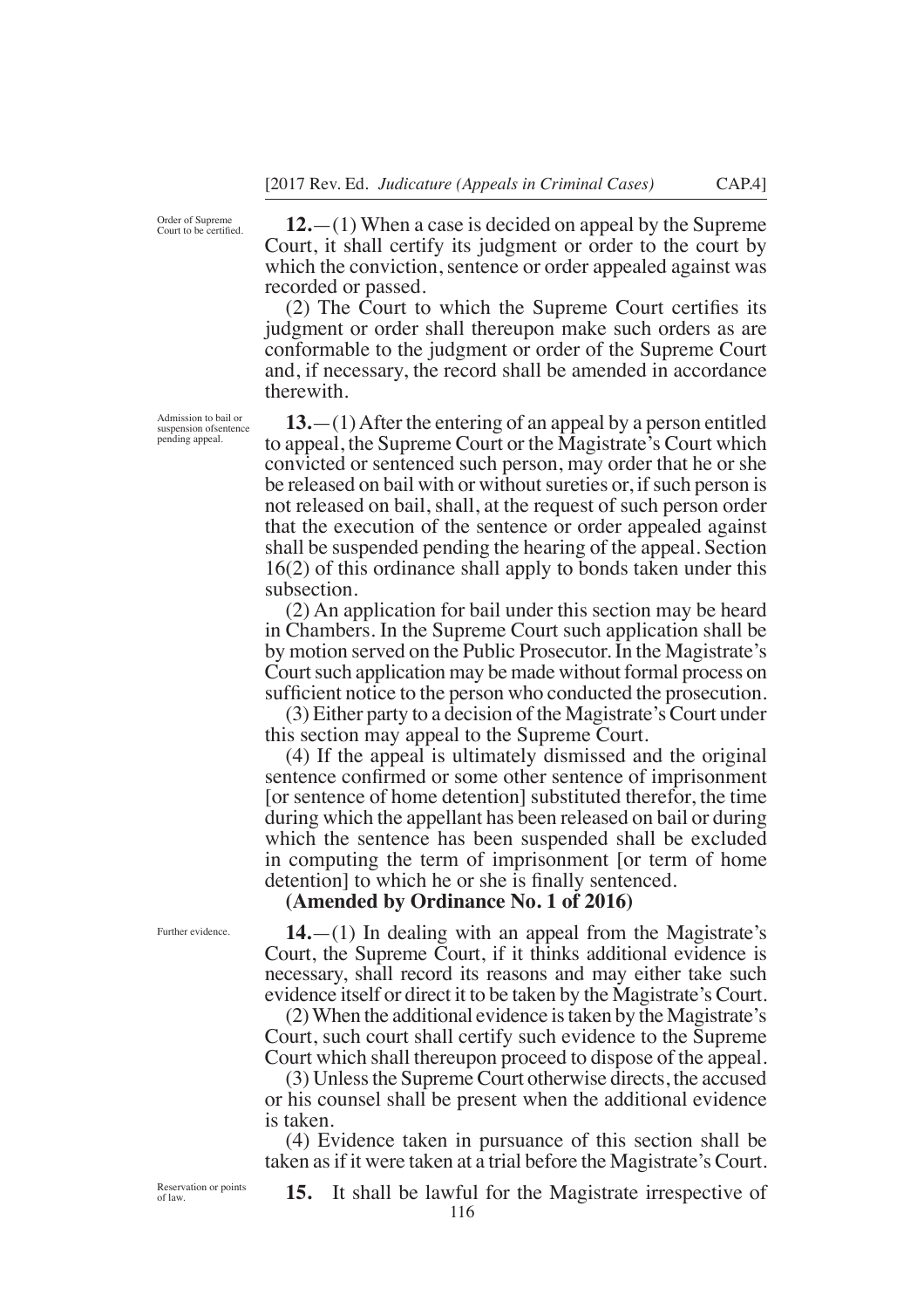any appeal or whether a case is appealable or not to reserve for the consideration of the Supreme Court any point of law arising during any proceeding in the court or on which the said Magistrate may entertain a doubt as to the correctness of the decision. The question of law so reserved shall be stated in the form of a case prepared and signed by the Magistrate and such case shall be transmitted to the Registrar:

Provided that nothing herein contained shall exempt the Magistrate from giving his or her own judgment on such questions.

**16.**—(1) Whenever a case shall have been so reserved and stated by the Magistrate, the execution of the judgment shall be stayed until the decision of the Supreme Court has been delivered. Any person under detention shall be released on suffcient bail to be furnished before the Magistrate pending the consideration by the Supreme Court of any point reserved.

(2) A bond taken under this section may contain such conditions, whether as to surrender of passport or otherwise, as may be expedient to ensure that the person released appears before the Magistrate's Court if so required.

**17.** The Supreme Court shall have power, if it thinks ft, to return the case for amendment and thereupon the same shall be amended accordingly and judgment shall be delivered after it shall have been so amended.

**18.** After the decision of the Supreme Court, the Magistrate shall cause the judgment of the Supreme Court to be enforced as if it were a judgment of the Magistrate's Court and as if the same had not been appealed against.

**19.** When the Supreme Court has allowed costs of appeal, such costs, when taxed by the Registrar, shall be recovered by execution in the Magistrate's Court.

**20.** Every appeal from the Magistrate's Court (except an appeal from a sentence of fine) shall finally abate on the death of the appellant.

**21.**  $-(1)$  Any party to an appeal from the Magistrate's Court Appeals to Court of may appeal against the decision of the Supreme Court in its appellate jurisdiction to the Court of Appeal on a matter of law (not including severity of sentence) but not on a matter of fact or mixed fact and law.

For the purposes of this section the expression "decision of the Supreme Court in its appellate jurisdiction" shall include a decision of that Court made in revision or on a case stated.

(2) On any such appeal, the Court of Appeal may, if it thinks that the judgment of the Magistrate's Court or of the

Cases reserved how dealt with.

Cases may be sent back for amendment.

Judgment of appellate court how enforced.

Costs of appeal how recovered.

Abatement of appeals.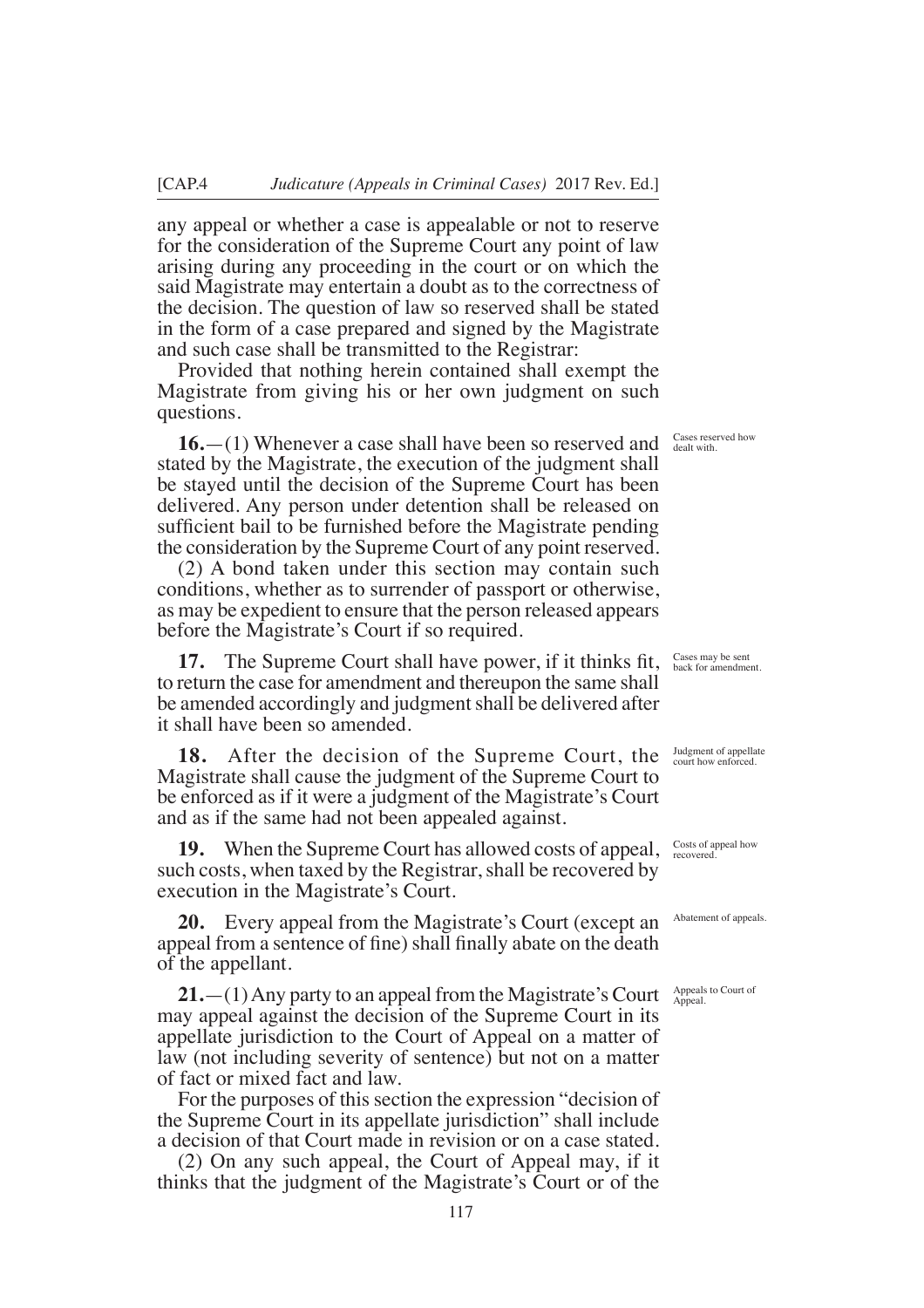frst appellate Court should be set aside or varied on the ground of a wrong decision on any question of law, make any order which the Magistrate's Court or the frst appellate court could have made; or may remit the case, together with its judgment or order thereon, to the frst appellate court or the Magistrate's Court for determination, whether or not by way of re-hearing, with such directions as the Court of Appeal may think necessary:

Provided that in the case of an appeal against conviction, if the Court of Appeal dismisses the appeal and confrms the conviction appealed against, it shall not (save as in subsection (3) provided) increase, reduce or alter the nature of the sentence imposed in respect of that conviction, whether by the Magistrate's Court or by the frst appellate court, unless the Court of Appeal thinks that such sentence was an unlawful one or was passed in consequence of an error of law, in which case it may impose such sentence in substitution therefor as it thinks proper and as could have been imposed by the court of trial for the offence of which the appellant has been convicted.

(3) If it appears to the Court of Appeal that a party to an appeal, though not properly convicted on some count of the information, has been properly convicted on some other count of the information, the Court may, in respect of the count of the information on which the Court considers that the appellant has been properly convicted, either affrm the sentence passed by the Magistrate's Court or by the frst appellate court, or pass such other sentence (whether more or less severe) in substitution therefor as it thinks proper and as could have been passed by the court of trial.

(4) Where a party to an appeal has been convicted of an offence and the Magistrate's Court or the frst appellate court could on the information have found that person guilty of some other offence and, on the fnding of the Magistrate's Court or of the frst appellate court, it appears to the Court of Appeal that the court must have been satisfed of facts which proved that person guilty of that other offence, the Court of Appeal may, instead of allowing or dismissing the appeal, substitute for the conviction entered by the Magistrate's Court or by the frst appellate court a conviction of guilty of that other offence, and pass such sentence in substitution for the sentence passed by the Magistrate's Court or the frst appellate court as could have been passed by the court of trial for that other offence, not being a sentence of greater severity.

(5) On any appeal brought under this section, the Court of Appeal may, notwithstanding that it may be of opinion that the point raised in the appeal might be decided in favour of the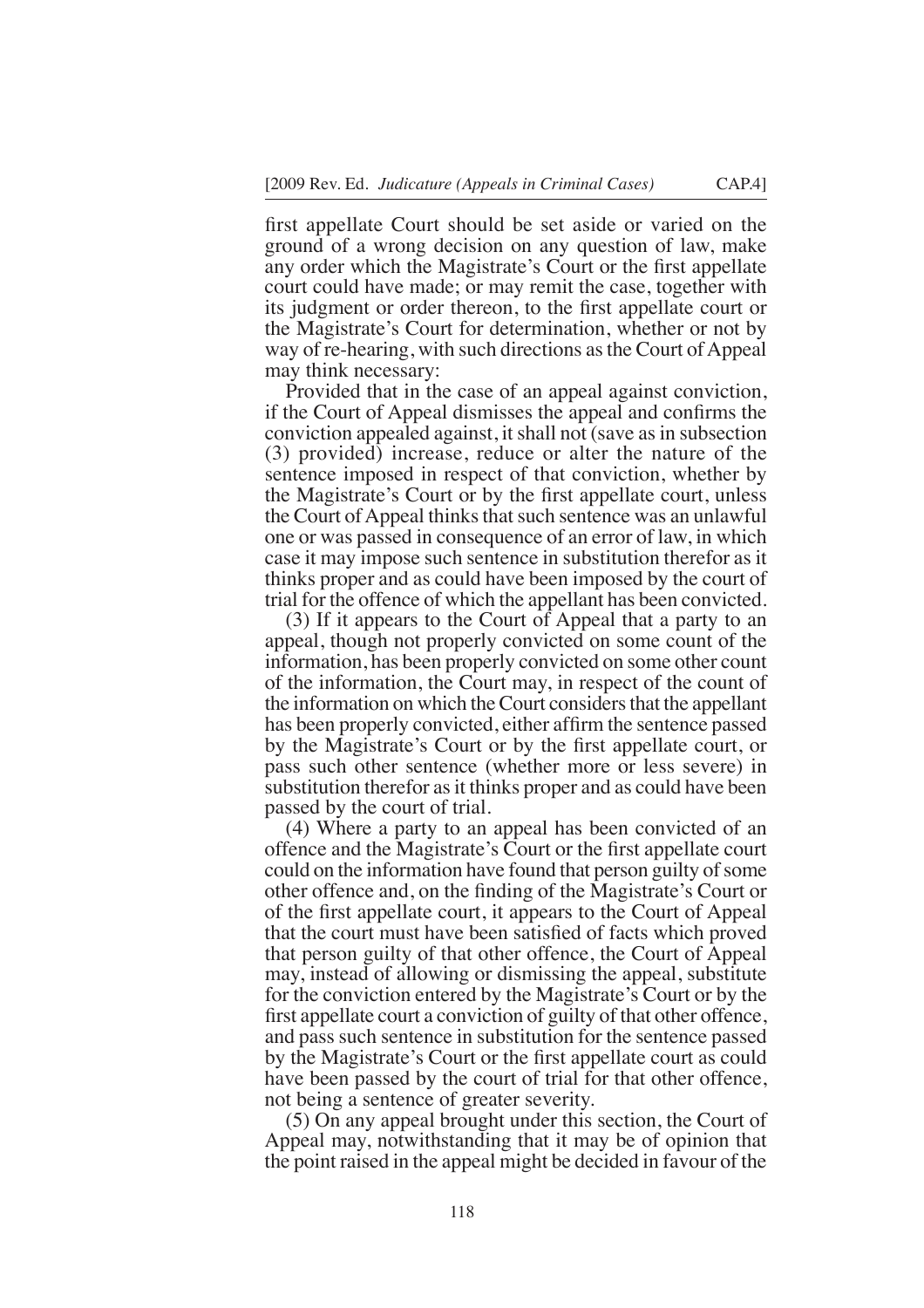appellant, dismiss the appeal if it considers that no substantial miscarriage of justice has occurred.

**22.** The [Supreme Court] may, in any case in which an appeal from a decision of the Supreme Court in its appellate jurisdiction to the Court of Appeal is fled, grant bail pending the hearing of such appeal. Section 16(2) of this ordinance shall apply to bonds taken under this section.

### **(Amended by Ordinance No. 1 of 2016)**

**23.** The Supreme Court may call for and examine the record of any criminal proceedings before the Magistrate's Court for the purpose of satisfying itself as to the correctness, legality or propriety of any finding, sentence or order recorded or passed and as to the regularity of any proceedings of the Magistrate's Court.

**24.**—(1) Where any ordinance authorises the revision by the Supreme Court of any proceedings in the Magistrate's Court, the Supreme Court may—

- (a) in the case of an order of acquittal, reverse such order and direct that further inquiry be made or direct that the accused be retried;
- (b) in the case of a conviction, exercise any of the powers conferred on it as a court of appeal by sections 11, 13, and 14 of this ordinance and may enhance sentence;
- (c) in the case of any other order, alter or reverse such order.

(2) No order under this section shall be made to the prejudice of an accused person unless he or she has had an opportunity of being heard either personally or by counsel.

(3) Where the sentence dealt with under this section has been passed by the Magistrate's Court, the Supreme Court shall not infict a greater punishment for the offence which, in the opinion of the Supreme Court, the accused has committed than might have been inficted by the court that imposed the sentence.

(4) Nothing in this section shall be deemed to authorise the Supreme Court to convert a fnding of acquittal into one of conviction.

(5) Where an appeal lies from any finding, sentence or order and no appeal is brought, no proceeding by way of revision shall be entertained at the instance of the party who could have appealed.

**25.** No party has any right to be heard either personally or by counsel before the Supreme Court when exercising its powers of revision:

Admission to bail pending appeal.

Power of Suprerne Court to call for records.

Powers of Supreme Court on revision.

Discretion of Court as to hearing parties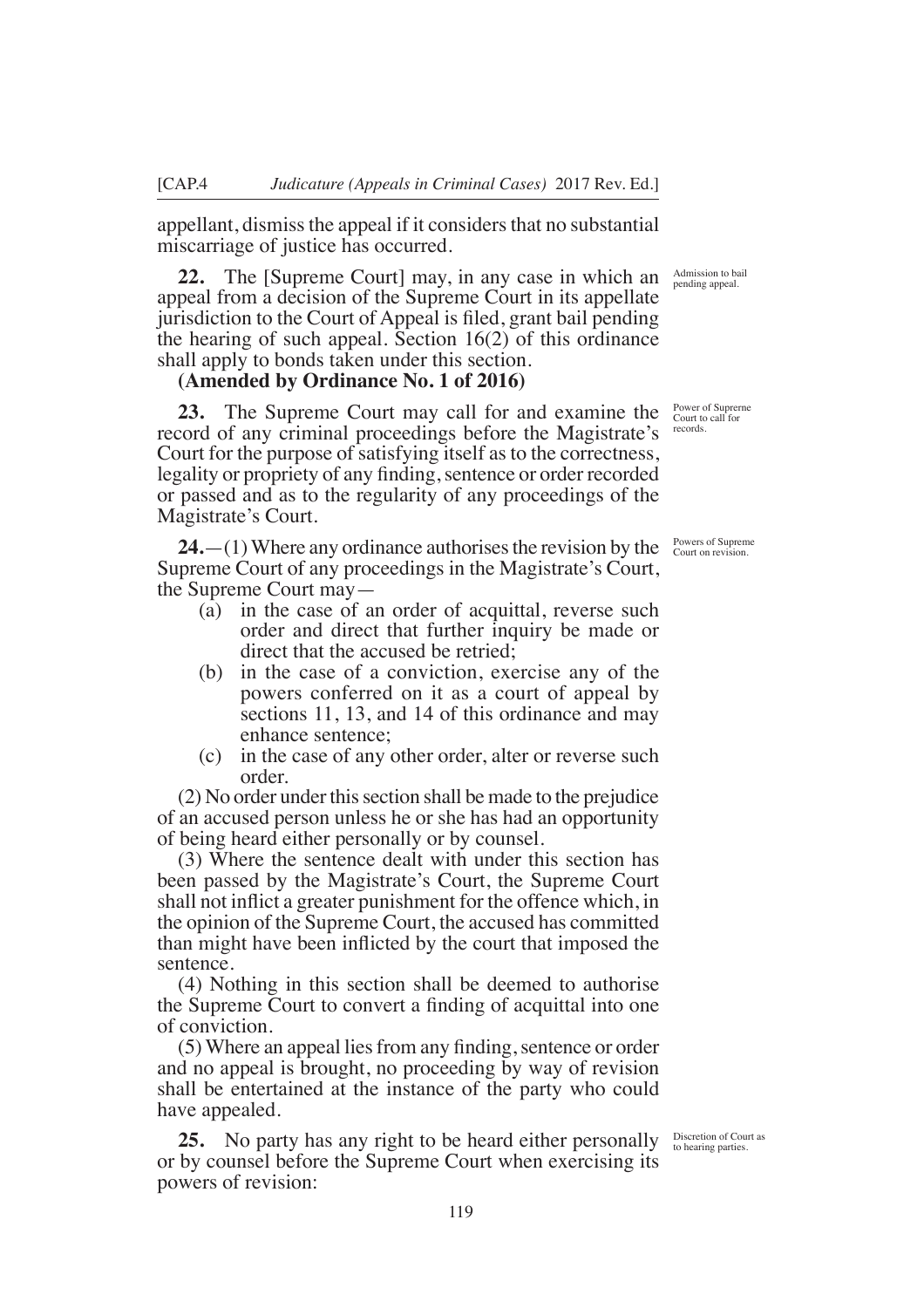Provided that such court may, if it thinks fit, when exercising such powers, hear any party either personally or by counsel, and that nothing in this section shall be deemed to affect section 24(2) of this ordinance.

Order on revision to be certifed to lower court.

ase stated by the Magistrate's Court.

**26.** When a case is revised by the Supreme Court it shall certify its decision or order to the court by which the sentence or order so revised was recorded or passed and the court to which the decision or order is so certified shall thereupon make such orders as are conformable to the decision so certifed and, if necessary, the record shall be amended in accordance therewith.

**27.** After hearing and determination by the Magistrate's Court of any summons, charge, information or complaint, either party to the proceedings before the Magistrate's Court may, if dissatisfed with the determination as being erroneous in point of law, or as being in excess of jurisdiction, apply in writing within thirty days after the determination to the Magistrate's Court to state and sign a case setting forth the facts and the grounds of such determination for the opinion thereon of the Supreme Court and such party (hereinafter called the "appellant") shall—

- (a) within fourteen days after receiving the case transmit the same to the Supreme Court; and
- (b) within thirty days after receiving the case serve a copy of the case so stated and signed on the other party to the proceedings in which the determination was given (hereinafter called "the respondent"):

Provided always that no application shall be made under this section by a prosecutor other than the Public Prosecutor without the previous consent in writing of the Public Prosecutor.

**28.**—(1) The appellant, at the time of making such application and before the case shall be stated and delivered to the appellant by the Magistrate's Court, shall in every instance enter into a recognizance before the Magistrate's Court with or without surety or sureties and in such sum not exceeding \$500.00 as to the Magistrate's Court shall seem just, conditioned to prosecute without delay such appeal, and to submit to the judgment of the Supreme Court and to pay such costs as may be awarded by it; and before the appellant shall be entitled to have the case delivered, he or she shall pay to the Registrar of the Magistrate's Court the fees for and in respect of the case and recognizances and any other prescribed fees to which the Registrar shall be entitled.

(2) If the appellant is then in custody, the Court may liberate

Recognizance to be

taken.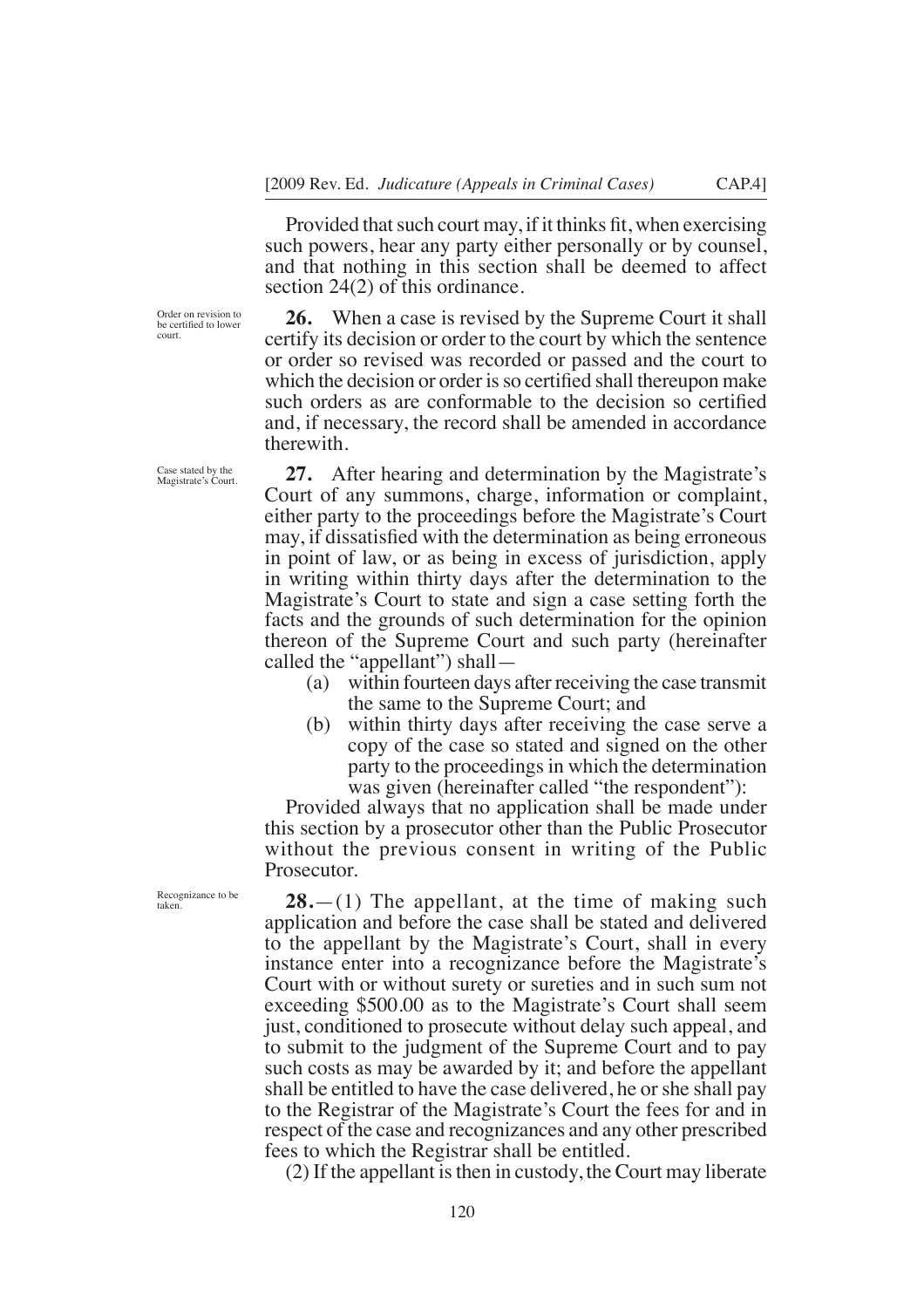the appellant upon the recognizance being further conditioned for his or her appearance before the Court within fourteen days after the judgment of the Supreme Court shall have been given to abide by such judgment unless the determination appealed against be reversed.

(3) If the appellant is ultimately sentenced to imprisonment, the time during which he or she is so released shall be excluded in computing the term of the sentence.

(4) Nothing in this section shall apply to an application for a case stated by or under the direction of the Public Prosecutor.

(5) Section 16(2) of this ordinance shall apply to bonds taken under this section

**29.** If the Magistrate's Court is of opinion that the application is merely frivolous or vexatious, it may refuse to state a case and shall, on the request of the appellant, sign and deliver to him a certifcate of such refusal:

Provided that the Magistrate's Court shall not refuse to state a case when the application for that purpose is made by or under the direction of the Public Prosecutor who may require a case to be stated with reference to proceedings to which the Public Prosecutor was not a party.

**30.** When the Magistrate's Court has refused to state a case as aforesaid, it shall be lawful for the appellant to apply to the Supreme Court within two months of such refusal, upon an affdavit of the facts, for a *rule nisi* calling upon the Magistrate's Court and also upon the respondent to show cause why such case should not be stated and the Supreme Court may make the same *absolute* or discharge it with or without payment of costs as to the Court shall seem fit and the Magistrate's Court, upon being served with such *rule absolute*  shall state a case accordingly, upon the appellant entering into such recognizance as is hereinbefore provided.

**31.** The Supreme Court shall (subject to the provisions of section 32 of this ordinance) hear and determine the question or questions of law arising on the case stated and shall thereupon reverse, affrm or amend the determination in respect of which the case has been stated or remit the matter to the Magistrate's Court with the opinion of the Supreme Court thereon or may make such order as to costs as to the Court may seem ft and all such orders shall be fnal and conclusive on all parties:

Provided always that no Magistrate who shall state and deliver a case in pursuance of this Part or *bona fde* refuse to state one shall be liable to any costs in respect or by reason of such appeal against his determination or refusal.

Refusal of frivolous application

Procedure on refusal of Court to state case.

Hearing and determination by the Supreme Court.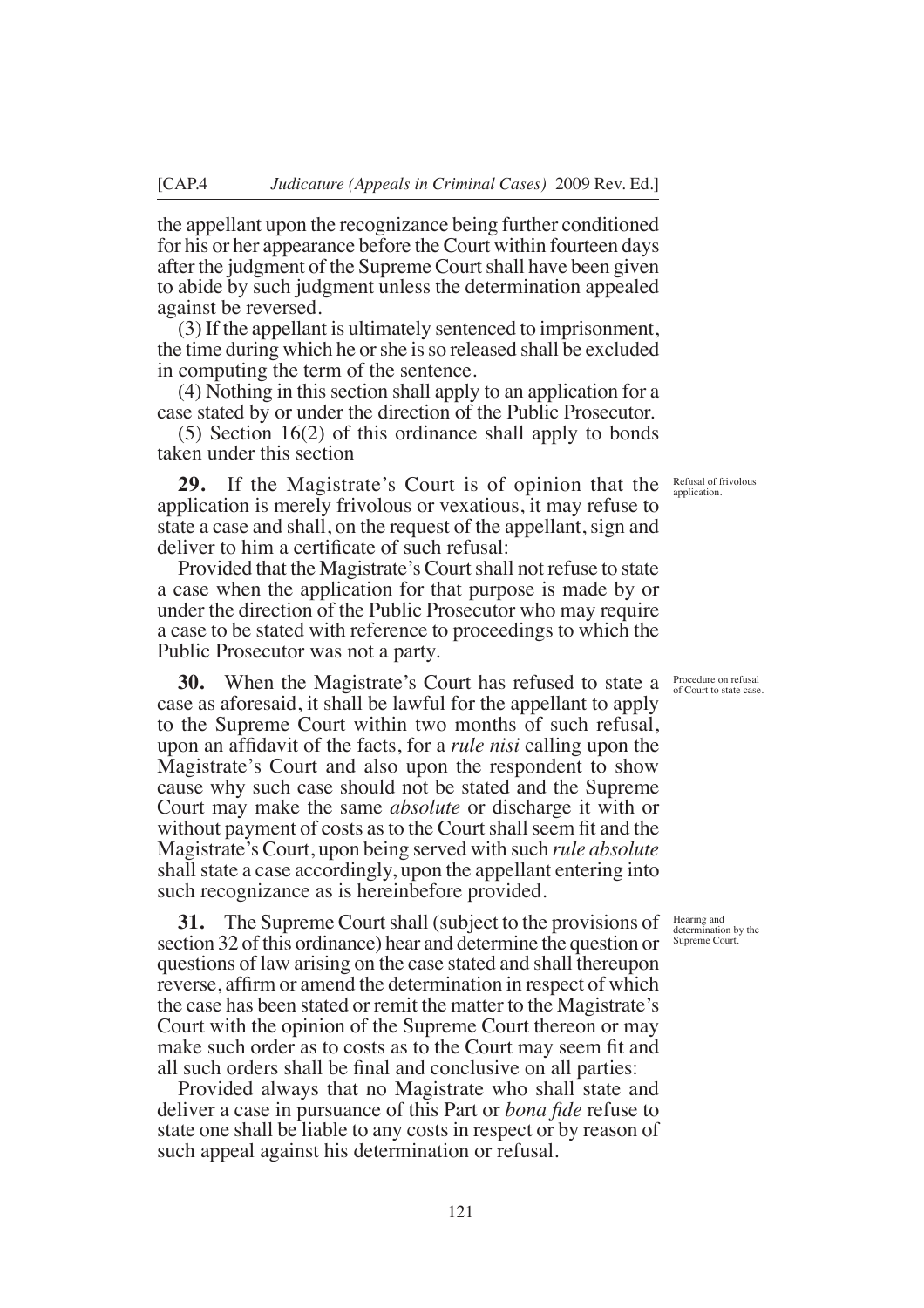Case may be sent back for amendment or rehearing.

**32.** The Supreme Court shall have power, if it thinks ft—

- (a) to cause the case to be sent back for amendment or restatement and thereupon the same shall be amended or restated accordingly and judgment shall be delivered after it has been so amended or restated;
- (b) to remit the case to the Magistrate's Court for rehearing and determination with such directions as it may deem necessary.

**33.** No person who has appealed under section 3 of this ordinance shall be entitled to have a case stated and no person who has applied to have a case stated shall be entitled to appeal.

- **34.** A case stated by the Magistrate's Court shall set out—
	- (a) the charge, summons, information or complaint;
	- (b) the facts found by the Magistrate's Court to be admitted or proved;
	- (c) any submission of law made by or on behalf of the complainant during the trial or inquiry;
	- (d) any submission of law made by or on behalf of the accused during the trial or inquiry;
	- (e) the fnding and, in case of conviction, the sentence of the Magistrate's Court;
	- (f) any question or questions of law which the Magistrate's Court or any of the parties may desire to be submitted for the opinion of the Supreme Court;
	- (g) any question or questions of law which the Public Prosecutor may require to be submitted for the opinion of the Supreme Court.

**35.** The Supreme Court may, if it deems ft, enlarge any period of time prescribed by sections 27, 28 or 30 of this ordinance.

## [**PART IIA GENERAL PROVISIONS AS TO APPEALS TO THE COURT OF APPEAL**

Decisions about mode of hearing

Supreme Court may enlarge time.

> **35A**.—(1) An appeal or application for leave to appeal must be dealt with by way of a hearing involving oral submissions unless the Judge or Court making the decision on the mode of hearing determines, on the basis of the information contained in the notice of appeal, notice of application or other written material provided by the parties that the appeal or application—

(a) can be fairly dealt with on the papers; and

122

- (b) either has no realistic prospect of success or clearly should be allowed;
- (2) In determining whether an appeal or application can

Appellant may not proceed both by case stated and by appeal.

Contents of case stated.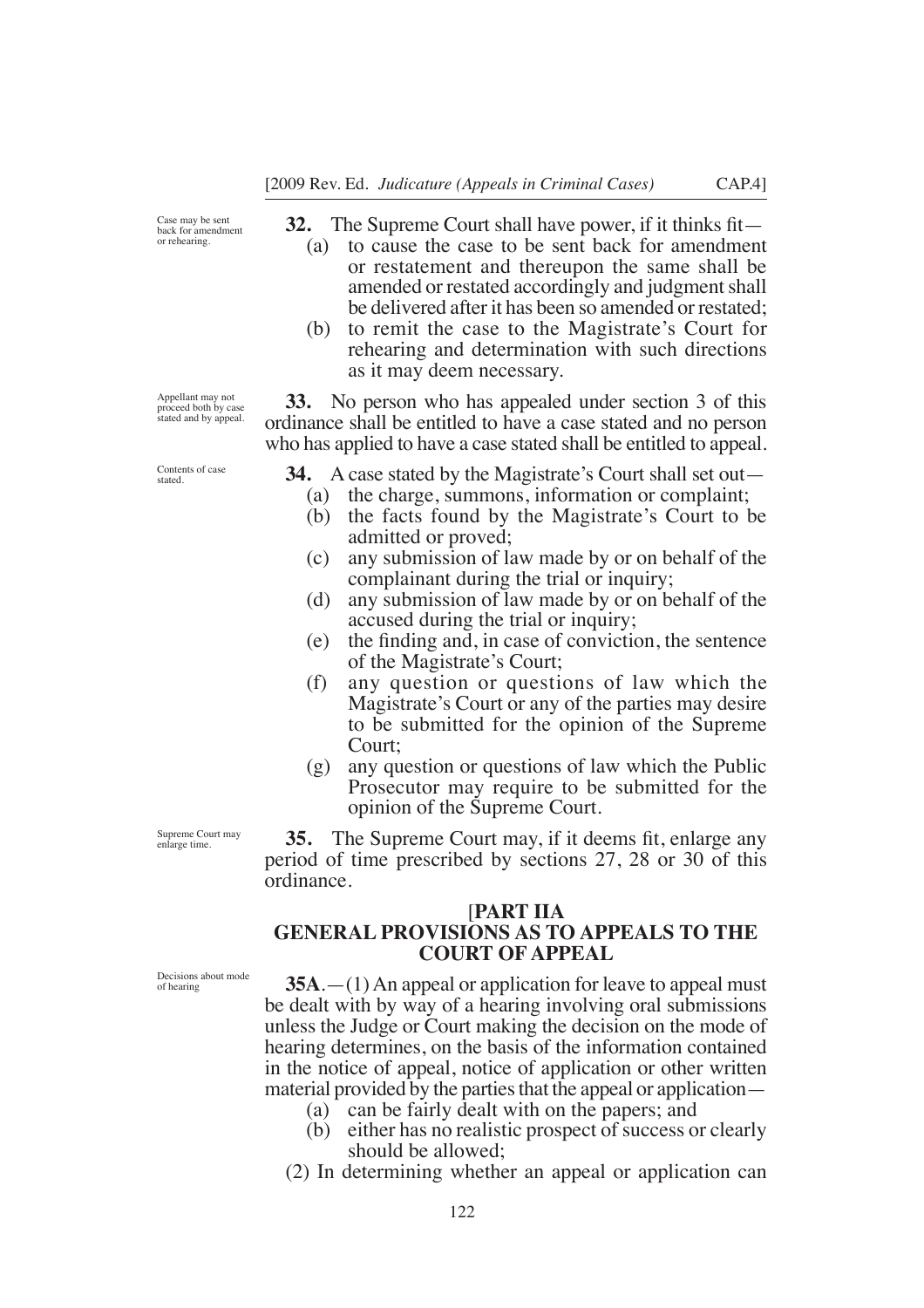be fairly dealt with on the papers, the Judge or Court may consider any matters relevant to the decision on the mode of hearing, including such matters as—

- (a) whether the appellant has been assisted by counsel in preparing the appeal or application;
- (b) whether the appellant has been provided with copies of the relevant trial documentation;
- (c) the gravity of the offence;
- (d) the nature and complexity of the issues raised by the appeal or application;
- (e) whether evidence should be called;
- (f) any relevant cultural or personal factors.

(3) A Judge of the Court of Appeal, acting alone, may make a decision about the mode of hearing a particular appeal or application but no Judge acting alone may reverse a decision on mode that has been made by the Court.

(4) The Court of Appeal may, at any time, either on its own initiative or on the application of any party, change the mode of hearing a particular appeal or application to an oral hearing, having regard to any written submissions made by the parties concerning the mode of hearing.

(5) The Court or Judge making the decision on the mode of hearing must apply section 35B (2) to (5) (with all necessary modifcations) in the same way asthe Court would apply them in determining an appeal or application for leave to appeal.

(6) Every decision about the mode of hearing an appeal or application must be in writing, be accompanied by reasons (unless the decision is that the hearing will be an oral hearing) and be provided by the Registrar to the parties.

> Hearings on the papers

**35B.**—(1) This section applies to appeals and applications for leave to appeal which are disposed of by the Court of Appeal by way of a hearing on the papers.

(2) The parties to the appeal or application may make written but not oral submissions to the Court and may include in their submissions—

- (a) additional relevant written material; and
- (b) responses to any submissions made by the other party.

(3) Neither the parties nor their representatives may appear before the Court.

(4) The appeal or application must be determined by the Court on the basis of the written material before it.

(5) Consideration of the written material may be undertaken in whatever manner the Court thinks ft.

**35C.** The powers of the Court of Appeal to give leave Certain powers exercisable by Judge

of Court of Appeal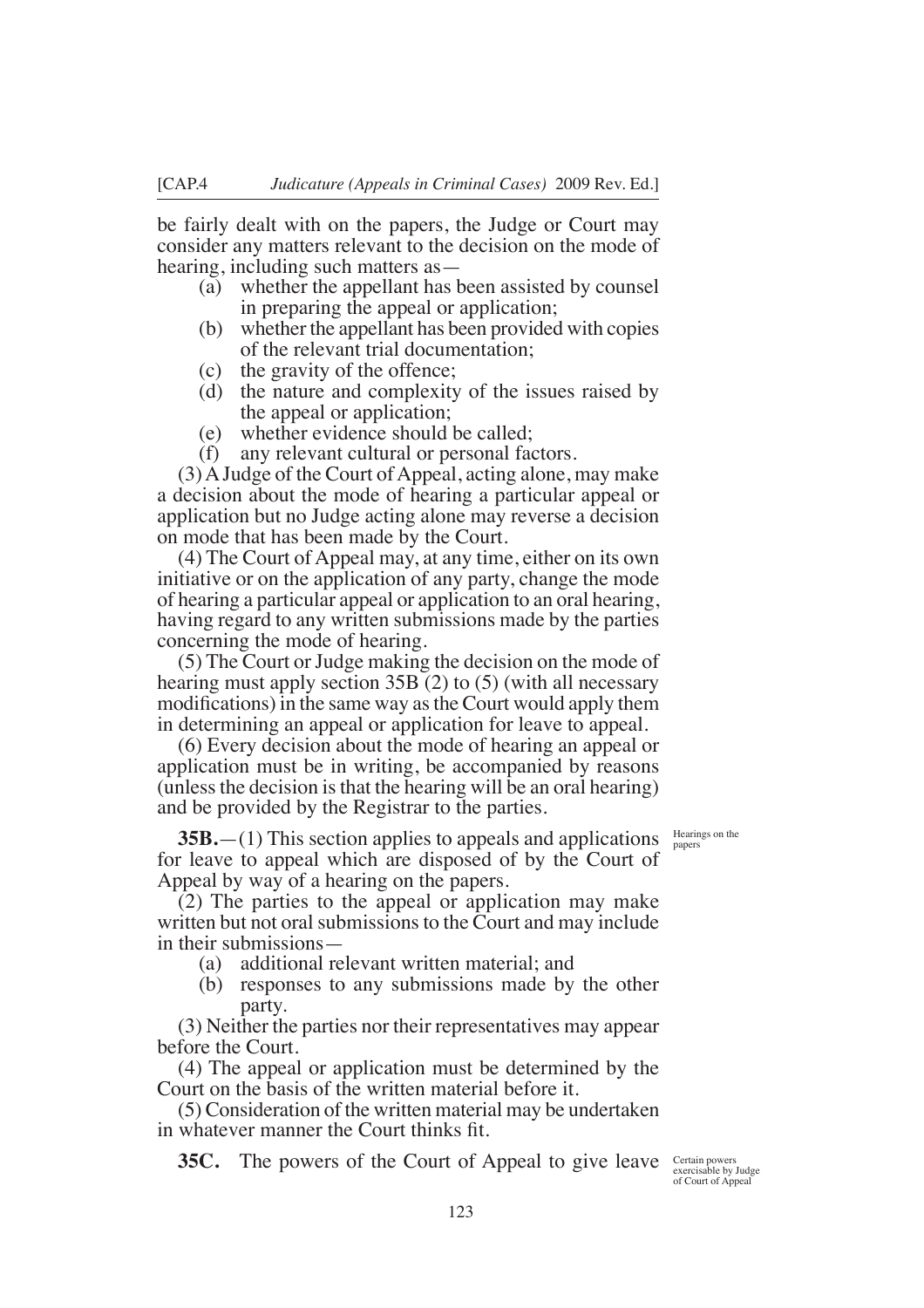to appeal against conviction or sentence, to extend the time within which notice of appeal or of an application for leave to appeal may be given, to allow the appellant to be present at any proceedings in cases where he or she is not entitled to be present without leave, to issue a warrant for the detention of the accused pending a new trial and to grant bail to an appellant may be exercised by any Judge of the Court of Appeal in the same manner as they may be exercised by the Court and subject to the same provisions; but if the Judge refuses an application on the part of the appellant to exercise any such power in his or her favour, the appellant shall be entitled to have the application determined by the Court of Appeal.

Evidence for Court of Appeal

**35D.**—(1) On any appeal or application for leave to appeal under this ordinance, the Court before which the appellant was convicted shall, if it thinks necessary or if the Court of Appeal so desires, send to the Court of Appeal a copy of the whole or of such part as is material of the notes taken by the Judge presiding at the trial.

(2) The Court of Appeal may, if it considers the notes defective, refer to such other evidence of what took place at the trial as it thinks fit.

### **(Inserted by Ordinance No. 17 of 2002)**

# **PART III APPEALS FROM THE SUPREME COURT**

### [*Applications for stay of proceedings*

Right of appeal against decision on application for stay

**35DD.**—(1) At any time before or during the course of any trial either the prosecutor or the accused person, with the leave of the Court of Appeal, may appeal to that Court against the decision of a Judge of the Supreme Court

- (a) to make or to refuse to make an order staying the proceedings on the ground of abuse of process or any other ground; or
- (b) to give or refuse to give any other interlocutory judgment having the effect of bringing the proceedings to an end.

(2) On any appeal under this section, the Court of Appeal may confrm the decision of the Judge or vary it or set it aside and make such other order as the Court of Appeal thinks ought to have been made by the Judge.

(3) For the purposes of an appeal under this section, the person seeking leave to appeal shall give notice of such application in such manner as may be directed by rules of Court (or, if there are none, in a form approved by the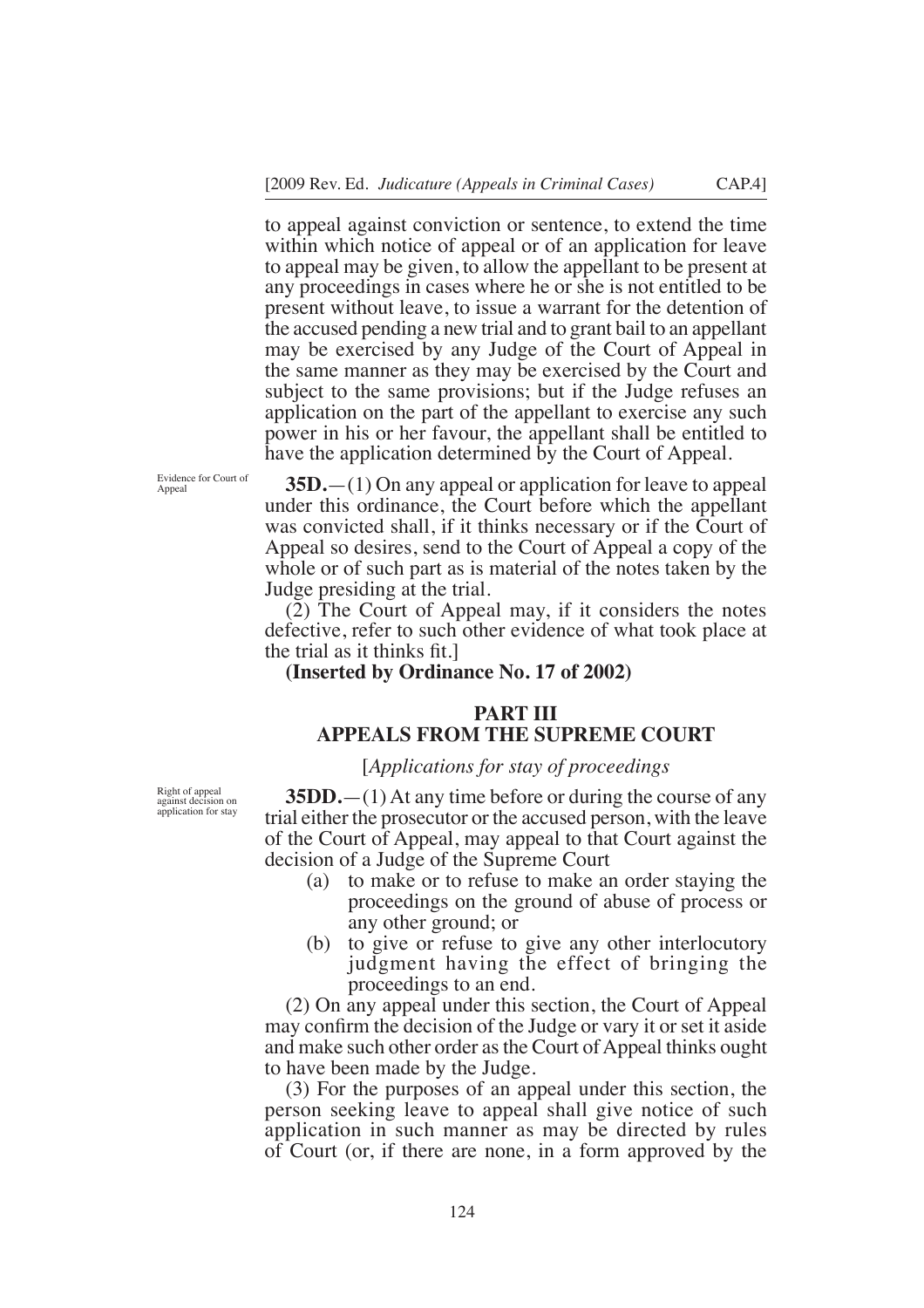Registrar) within 28 days after the decision of the Judge, irrespective of whether reasons for that decision have been given at that time and whether any formal steps to perfect the judgment have been taken.]

# **(Inserted by Ordinance No. 10 of 2003) (Subsection (4) repealed by Ordinance No. 5 of 2004)**

### [*Appeal on Matters Arising Before Trial*

**35E.**  $-(1)$  At any time before the trial either the prosecutor  $\frac{Right\ of\ appeal\ in}{certain\ cases}$ or the accused person, with the leave of the Court of Appeal, may appeal to that Court—

- (a) against the decision of a Judge of the Supreme Court to make or to refuse to make, an order changing the venue of the trial under section 15B of the Judicature (Courts) Ordinance;
- (b) against the making of an order or the refusal to make an order concerning the admissibility of evidence under section 70AA of the Justice Ordinance;
- (c) against the making of an order under subsection (5) (concerning the amendment or division of any count in an information) or under subsection (7) (concerning the trial of the accused upon one or more counts separately) of section 70 of the Justice Ordinance or against a refusal to make any such order;
- (d) against the making of an order under subsection (2) of section 8 or section 10 of the Victims of Offences Ordinance 2002 or the refusal to make any such order;
- (e) against the quashing or amendment of an information under subsection (8) of section 70 of the Justice Ordinance, or against a refusal to quash or amend the information under that subsection;
- (f) against the making of an order directing separate trials of persons jointly charged or against a refusal to make such an order;
- (g) against the granting of leave under subsection (2) of section 70E of the Justice Ordinance restricting the cross-examination of the complainant in a case of a sexual nature or the granting of leave under section 70F of the Justice Ordinance in relation to the address and occupation of a complainant in a case of a sexual nature or against the refusal to grant leave in either case.

(2) At any time before the trial, the accused person, with the leave of the Court of Appeal, may appeal to that Court—

(a) against the imposition by a Judge of any condition on an order for change of venue under subsection (1)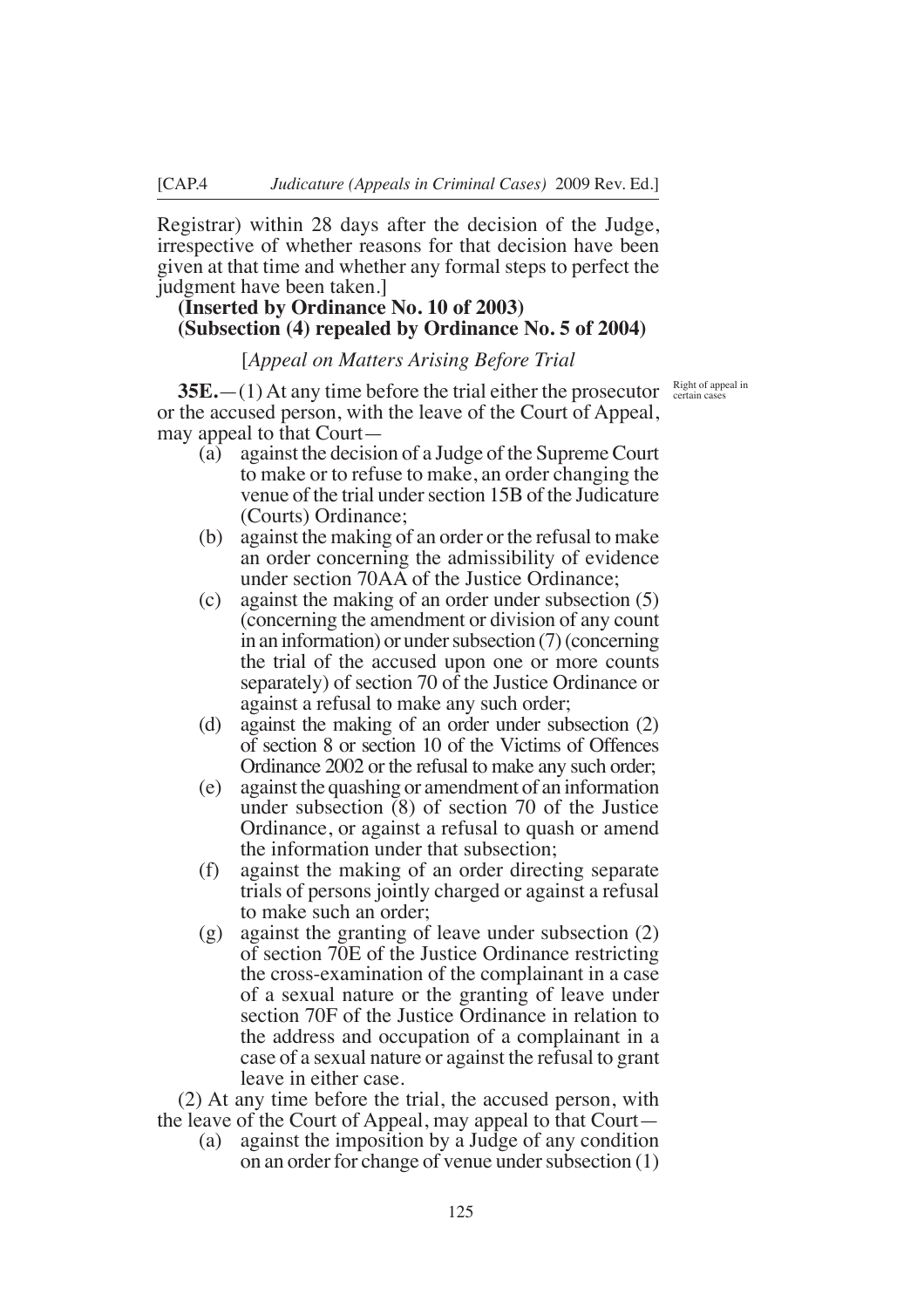of section 15B of the Judicature (Courts) Ordinance made under subsection (3) of that section;

(b) against a refusal by the Court to order that further particulars of any information or of any count in any information be furnished in writing by the prosecutor.

(3) On any appeal under this section, the Court of Appeal may confrm the decision of the Court or Judge, as the case may be, or vary it or set it aside and make such other order as the Court of Appeal thinks ought to have been made in the frst place.

(4) Where a person desires to obtain the leave of the Court of Appeal to appeal to that Court under this section, he or she shall give notice of application for leave to appeal in such manner as may be directed by rules of Court (or if there are no such rules in a form approved by the Registrar) within [28] days after the decision of the Court or Judge is given, irrespective of whether reasons for the decision are given at a later date and irrespective of whether any formal steps to sign, enter or otherwise perfect the decision are necessary or are afterwards taken.

### **(Amended by Ordinance No. 2 of 2003)**

(5) The time within which notice of an application for leave to appeal under this section may be given may be extended at any time by the Court of Appeal.

(6) Notwithstanding that an application for leave to appeal under subsection  $(1)(b)$  has been made, the Court may, if it is satisfed that it is in the interests of justice to do so, proceed with the trial without awaiting the determination of the application.]

## **(Inserted and amended by Ordinance No. 13 and No. 17 of 2002)**

Appeals from Supreme Court to the Court of Appeal.

**36**.—(1) Any person convicted on a trial held by the Supreme Court may appeal to the Court of Appeal—

(a) against conviction—

- (i) on any ground of appeal whenever the penalty awarded shall exceed six months' imprisonment or a fine of  $$1,000.00;$
- (ii) on any ground of appeal which involves a question of law alone:
- (iii) with the leave of the Court of Appeal or upon a certifcate of the Chief Justice that it is a ft case for appeal, on any ground of appeal which involves a question of fact alone or a question of mixed law and fact or on any other ground which appears to the Court to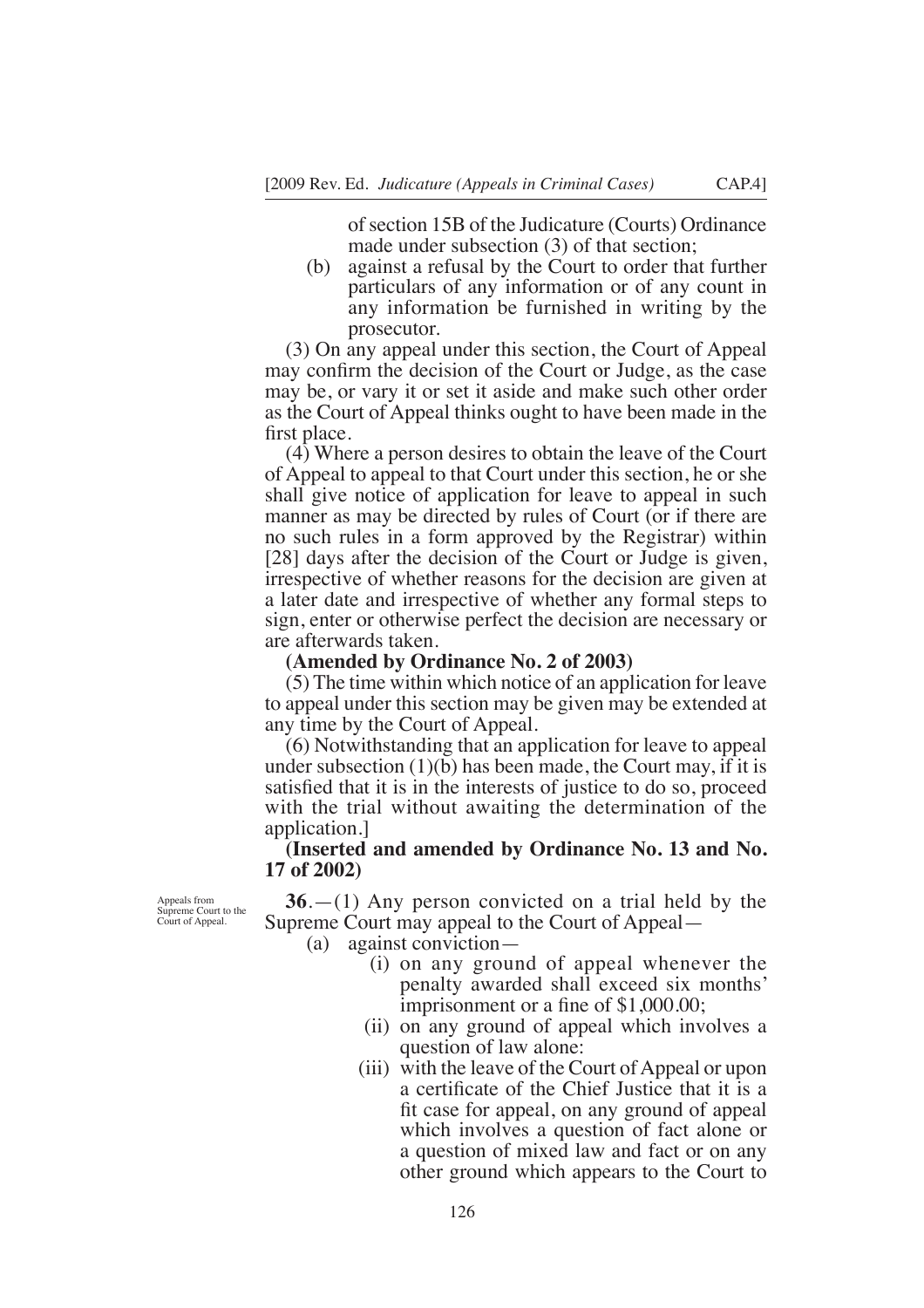be a sufficient ground of appeal;

(b) against sentence with the leave of the Court of Appeal unless the sentence is one fxed by law.

[(1A) The Public Prosecutor, with the leave of the Court of Appeal, may appeal to the Court of Appeal against the sentence passed on the conviction of any person on information in the Supreme Court, unless the sentence is one fxed by law. For the purpose of this subsection, the term "sentence" includes any method of disposing of a case following conviction.]

**(Inserted by Ordinance No. 13 of 2002)** 

(2) Any person who has been dealt with by the Supreme Court under section 34(2) of the Justice Ordinance may appeal to the Court of Appeal as set out in subsection (1)(a) and (b) of this section as if he or she had been both convicted and sentenced by the Supreme Court.

(3) Notwithstanding a right of appeal, the Chief Justice may reserve for the consideration of the Court of Appeal any question of law decided by him or her in the course of any trial. The question or questions so reserved shall be stated in the form of a case prepared and signed by the Chief Justice; and such case shall be transmitted by him or her at the earliest opportunity to the Court of Appeal.

(4) The [Supreme Court or Court of Appeal] may, in any case in which an appeal to the Court of Appeal is fled or in any case in which a question of law has been reserved for the decision of the Court of Appeal, grant bail pending the hearing of the appeal or the decision upon the case reserved.

#### **(Amended by Ordinance No. 1 of 2016)**

(5) Section 16(2) of this Ordinance shall apply to bonds taken under subsection (4).

(6) An application for bail under this section shall be by motion, supported by affidavit served on the Public Prosecutor and may be heard in Chambers.

Time for appeal or application

**[36A.**—(1) Every appeal under section  $36(1)(a)(i)$  or (ii) shall be brought by notice in writing lodged with the Court of Appeal in such manner as may be directed by rules of Court (or if there are no such rules in a form approved by the Registrar) within 28 days after the date of the conviction appealed against.

(2) Every application by the Public Prosecutor for leave to appeal against sentence under section 36(1A) shall be brought by notice in writing lodged with the Court of Appeal in such manner as may be directed by rules of Court (or if there are no such rules in a form approved by the Registrar) within 28 days after the date of the sentence in respect of which leave to appeal is applied for.

(3) The time within which a notice of appeal or a notice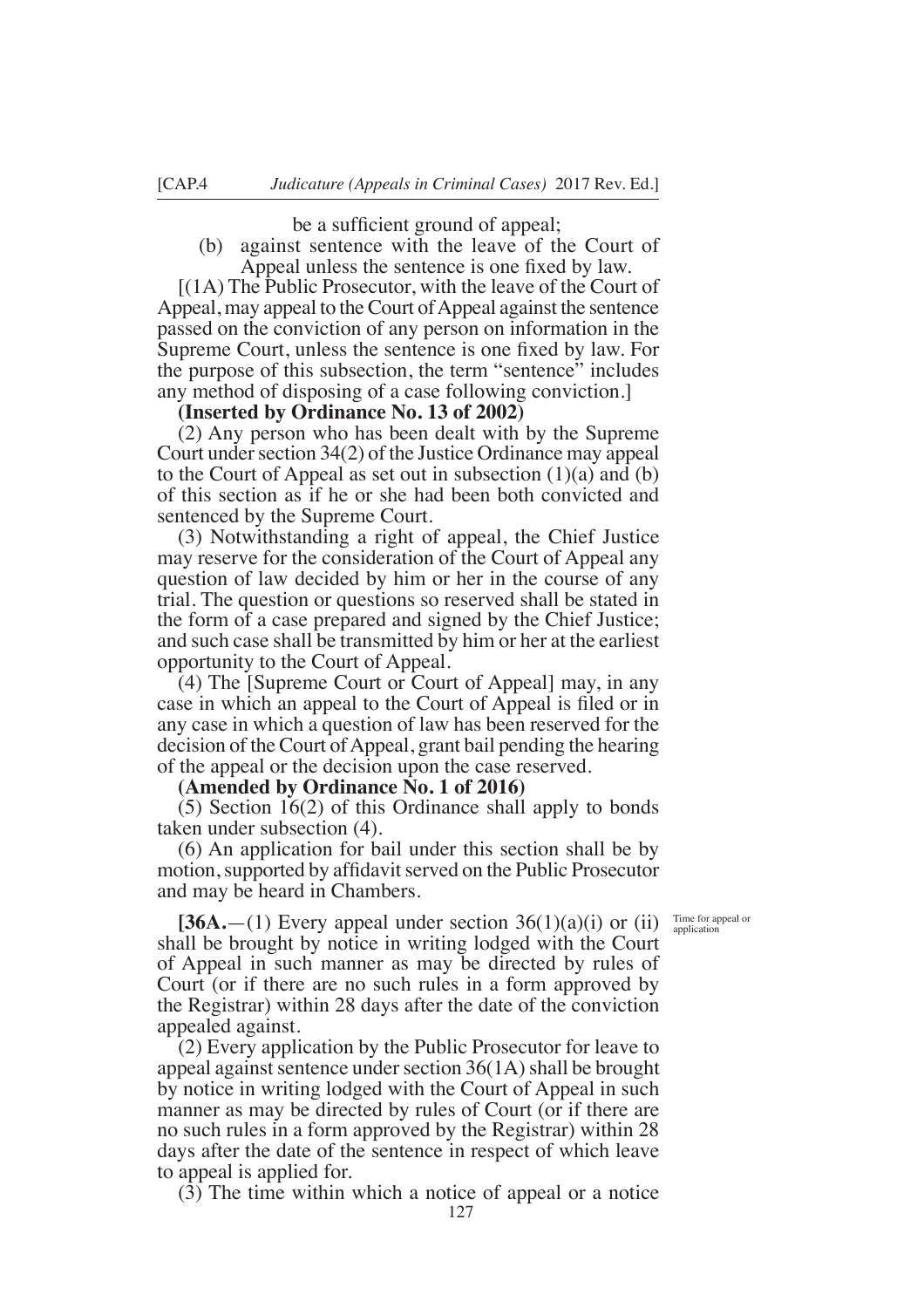of application for leave to appeal under this section may be given may be extended at any time by the Court of Appeal.] **(Inserted by Ordinance No. 2 of 2003)** 

Grounds for allowing appeal under s. 36.

**37.**—(1) Except as provided by this ordinance, the Court of Appeal shall allow an appeal against conviction if it thinks—

- (a) that the decision of the court should be set aside on the ground that under all circumstances of the case it is unsafe or unsatisfactory; or
- (b) that such decision should be set aside on the ground of a wrong decision of any question of law; or
- (c) that there was material irregularity in the course of the trial,

and in any other case shall dismiss the appeal:

Provided that the Court may, notwithstanding that it is of the opinion that the point raised in the appeal might be decided in favour of the appellant, dismiss the appeal if it considers that no [substantial] miscarriage of justice has occurred.

#### **(Inserted by Ordinance No. 13 of 2002)**

(2) In the case of an appeal against conviction the Court shall, if it allows the appeal, quash the conviction.

(3) Where the Court of Appeal allows an appeal against conviction, it may order the appellant to be retried on the same charge by a court of competent jurisdiction.

(4) The Court of Appeal may, on ordering a retrial, make such orders as appear to it to be necessary or expedient—

- (a) for the custody or admission to bail of the person ordered to be retried pending the retrial;
- (b) for the retention pending the retrial of any property or money forfeited, restored or paid by virtue of the original conviction or any order made on that conviction.

**38.**—(1) This section applies to an appeal against conviction where the appellant has been convicted of an offence and the court could on the information have found the appellant guilty of some other offence and it appears to the Court of Appeal that the court must have been satisfed of facts which proved him or her guilty of the other offence.

(2) The Court may, instead of allowing or dismissing the appeal, substitute for the finding of the court a finding of guilty of the other offence, and pass such sentence in substitution for the sentence passed at the trial as may be authorised by law for the other offence, not being a sentence of greater severity.

Sentence when appeal aIIowed on part of an information.

**39.**—(1) This section applies where, on an appeal against conviction, on an information containing two or more counts, the Court of Appeal allows the appeal in respect of part of the

Power to substitute conviction of alternative offence.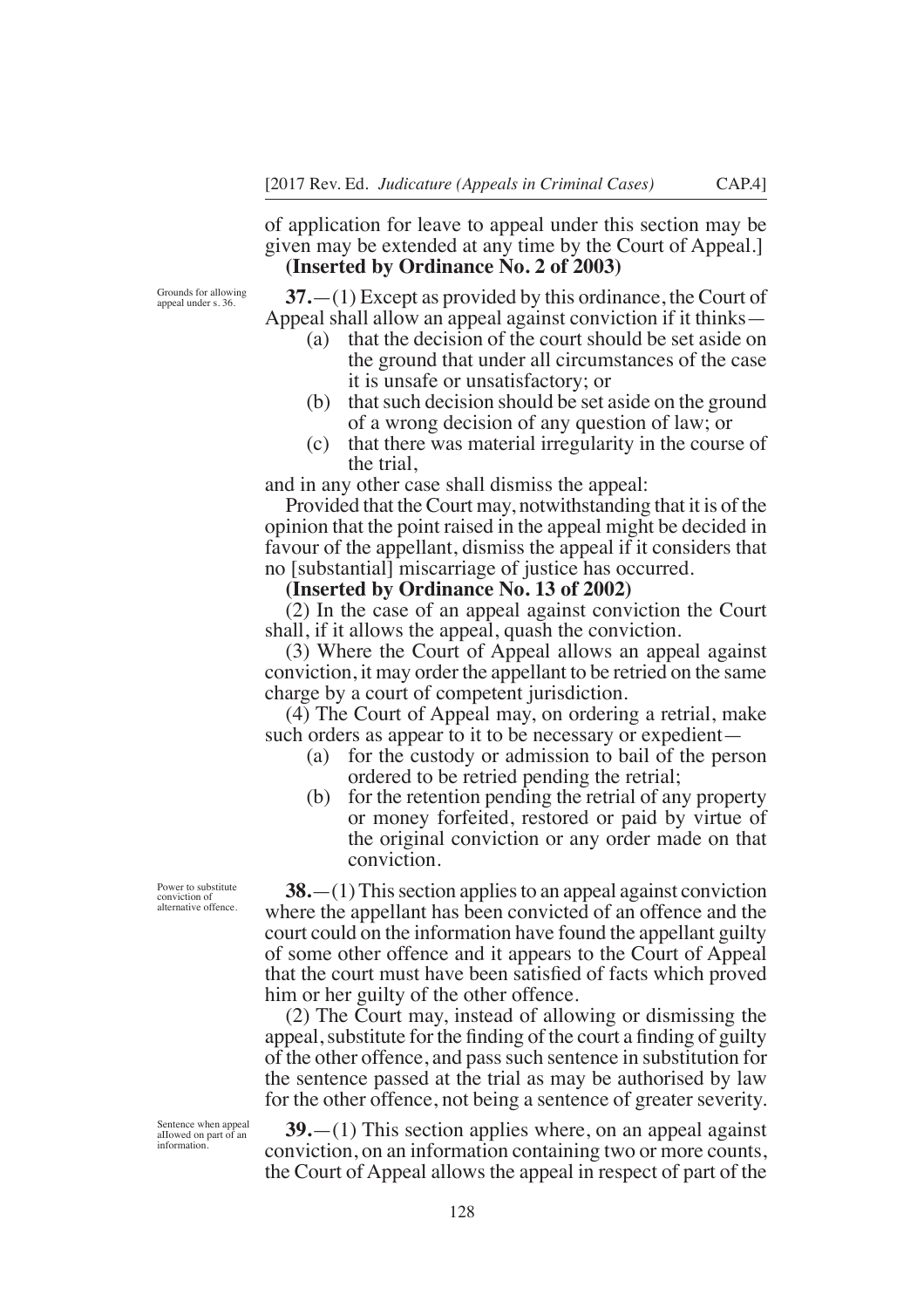information.

(2) Except as provided by subsection (3), the Court may, in respect of any count on which the appellant remains convicted, pass such sentence in substitution for any sentence passed thereon at the trial as it thinks proper.

(3) The Court shall not, under this section, pass any sentence such that the appellant's sentence on the information as a whole will, in consequence of the appeal, be of greater severity than the sentence (taken as a whole) which was passed at the trial.

**40.** Where, on an appeal against conviction, the Court of  $\frac{\text{Substitution of}}{\text{finding of the}}$ Appeal is of the opinion—

- (a) that the proper decision would have been one of not guilty by reason of insanity; or
- (b) that the case is not one where there should have been an acquittal but that there should have been a fnding that the accused was of unsound mind and thereby unft to plead;

the Court shall enter a substituted verdict accordingly and order that the appellant be detained in appropriate care as a person of unsound mind pending the further directions of the Governor.

**41.**—(1) On an appeal against sentence, the Court of Appeal, if it considers that the sentence of the appellant should be sentence. altered, may—

- (a) quash any sentence or order which is the subject of the appeal; and
- (b) in place of it pass such sentence or such order as it thinks appropriate for the case which the court appealed from had power to pass;

but the Court shall so exercise its powers under this subsection that, taking the case as a whole, the appellant is not more severely dealt with on appeal than he was dealt with by the court appealed from.

**42.** A person tried and adjudged by the Supreme Court to be not guilty by reason of insanity may appeal to the Court of Appeal against the decision-

- (a) on any ground of appeal which involves a question of law alone; and
- (b) with the leave of the Court of Appeal, on any ground which involves a question of fact alone or a question of mixed law and fact or on any other ground which appears to the Court of Appeal to be a sufficient ground of appeal:

Provided that if the Chief Justice grants a certificate that the case is ft for appeal on a ground which involves a question of

Supplementary provisions as to

Appeal against decision of not guilty by reason of insanity.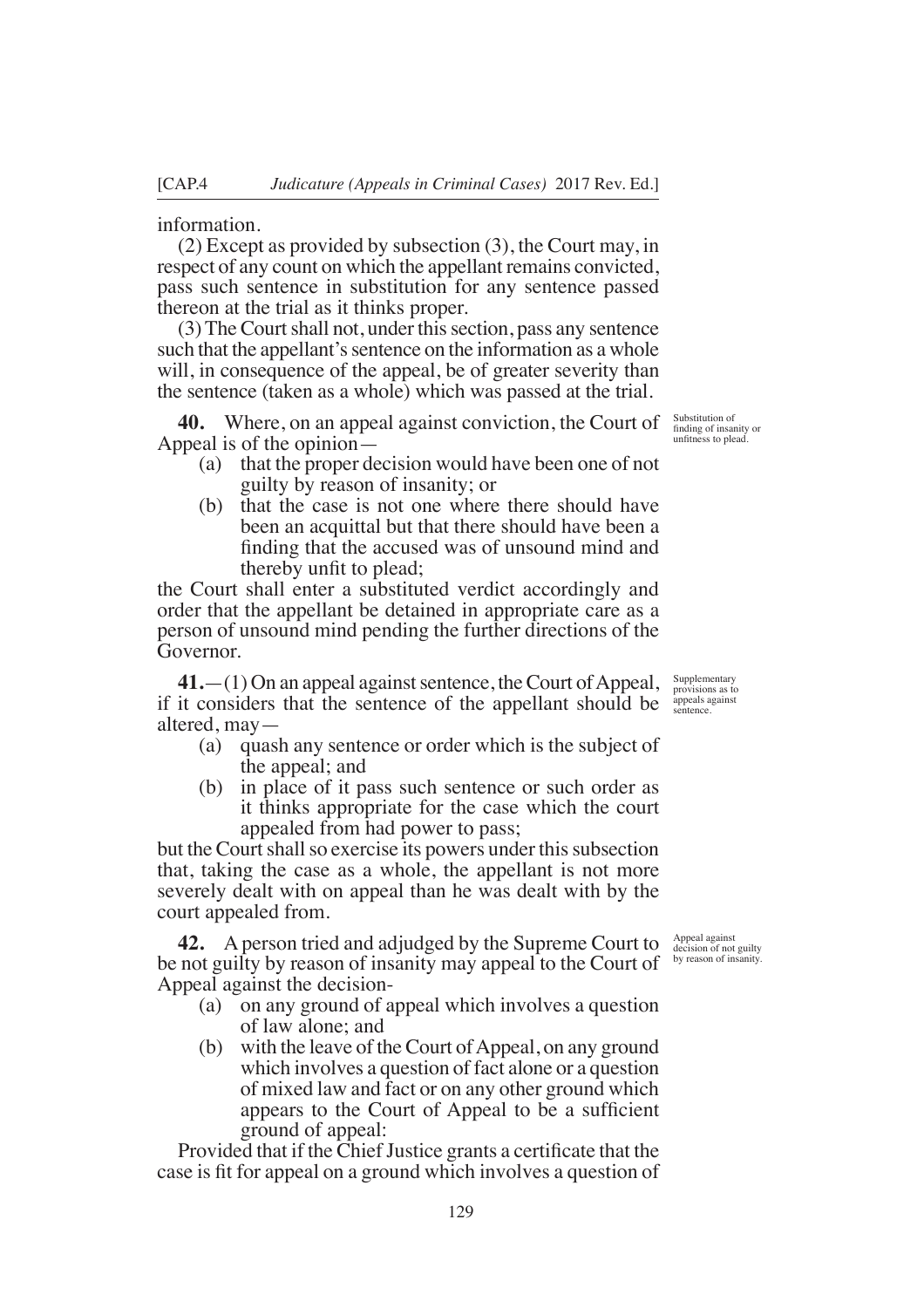fact, or a question of mixed law and fact, an appeal lies under this section without the leave of the Court of Appeal.

Disposal of appeal under section 42.

**43.**—(1) Subject to the provisions of this section, the Court of Appeal shall allow an appeal under section 42 of this ordinance if it is of the opinion—

- (a) that the decision should be set aside on the ground that under all the circumstances of the case it is unsafe or unsatisfactory; or
- (b) that the decision should be set aside on the ground of a wrong decision on any question of law; or
- (c) that there was a material irregularity in the course of the trial and in any other case shall dismiss the appeal.

(2) The Court of Appeal may dismiss an appeal under section 42 of this ordinance if of the opinion that, notwithstanding that the point raised in the appeal might be decided in favour of the appellant, no miscarriage of justice has occurred.

(3) Where, apart from this subsection—

- (a) an appeal under section 42 of this ordinance would fall to be allowed; and
- (b) none of the grounds for allowing it relates to the question of the insanity of the accused,

the Court of Appeal may dismiss the appeal if it is of the opinion that, but for the insanity of the accused, the proper decision would have been that he or she was guilty of an offence other than the offence charged.

(4) Where an appeal under section 42 of this ordinance is allowed, the following provisions apply:—

- (a) if the ground, or one of the grounds, for allowing the appeal is that the fnding as to the insanity of the accused ought not to stand and the Court of Appeal is of the opinion that the proper fnding would have been that the accused was guilty of an offence (whether the offence charged or any other offence of which the court could have found him guilty), the Court—
	- $(i)$  shall substitute for the finding of not guilty by reason of insanity a fnding of guilty of that offence; and
	- (ii) shall have the like powers of punishing or otherwise dealing with the appellant and such other powers as the court of trial would have had if it had come to the substituted fnding; and
- (b) in any other case the Court of Appeal shall substitute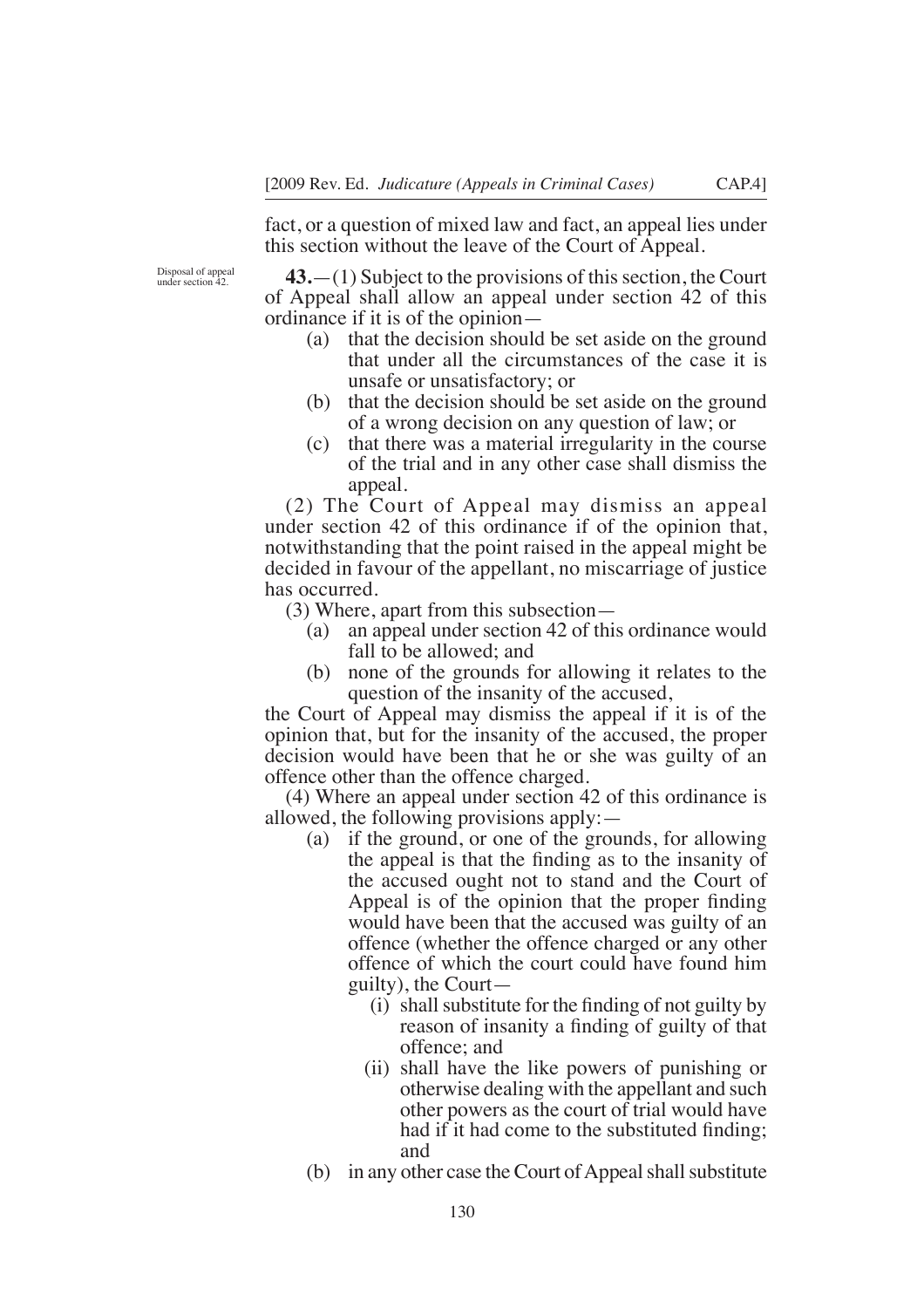#### for the fnding an acquittal.

(5) Where, on an appeal under section 42 of this ordinance, the Court of Appeal is of opinion that the case is not one where there should have been an acquittal but that there should have been a fnding that the accused was unft to plead, the Court shall remit the proceedings to the Supreme Court accordingly.

**44.**—(1) Where there has been a fnding that an accused person is unft to plead, the accused person may appeal to the Court of Appeal against the fnding.

 $(2)$  An appeal under this section may be —

- (a) on any ground of appeal which involves a question of law alone; and
- (b) with the leave of the Court of Appeal, on any ground which involves a question of fact alone, or a question of mixed law and fact or on any other ground which appears to the Court of Appeal to be a sufficient ground of appeal:

Provided that, if the Chief Justice grants a certificate that the case is ft for appeal on a ground which involves a question of fact or a question of mixed law and fact, an appeal lies under this section without the leave of the Court of Appeal.

**45.**—(1) The Court of Appeal shall allow an appeal under section 44 of this ordinance if it is of opinion—

- (a) that the fnding should be set aside on the ground that under all the circumstances of the case it is unsafe or unsatisfactory; or
- (b) that the fnding should be set aside on the ground of a wrong decision on any question of law; or
- (c) that there was a material irregularity in the course of the determination of the question of fitness to be tried;

and in any other case (except one to which subsection (2) below applies) shall dismiss the appeal; but it may dismiss the appeal if of opinion that, notwithstanding that the point raised in the appeal might be decided in favour of the appellant, no miscarriage of justice has occurred.

(2) An appeal under section 44 of this ordinance may, in a case where the question of ftness to be tried was determined later than on arraignment, be allowed by the Court of Appeal (notwithstanding that the fnding was properly come to) if the Court is of opinion that the case is one in which the accused should have been acquitted before the question of ftness to be tried was considered; and if an appeal is allowed under this subsection, the Court of Appeal shall, in addition to quashing the fnding, direct an acquittal to be recorded, not being a fnding of not guilty by reason of insanity.

unfitness to plead.

Right of appeal against fnding of

Disposal of appeal under section 44.